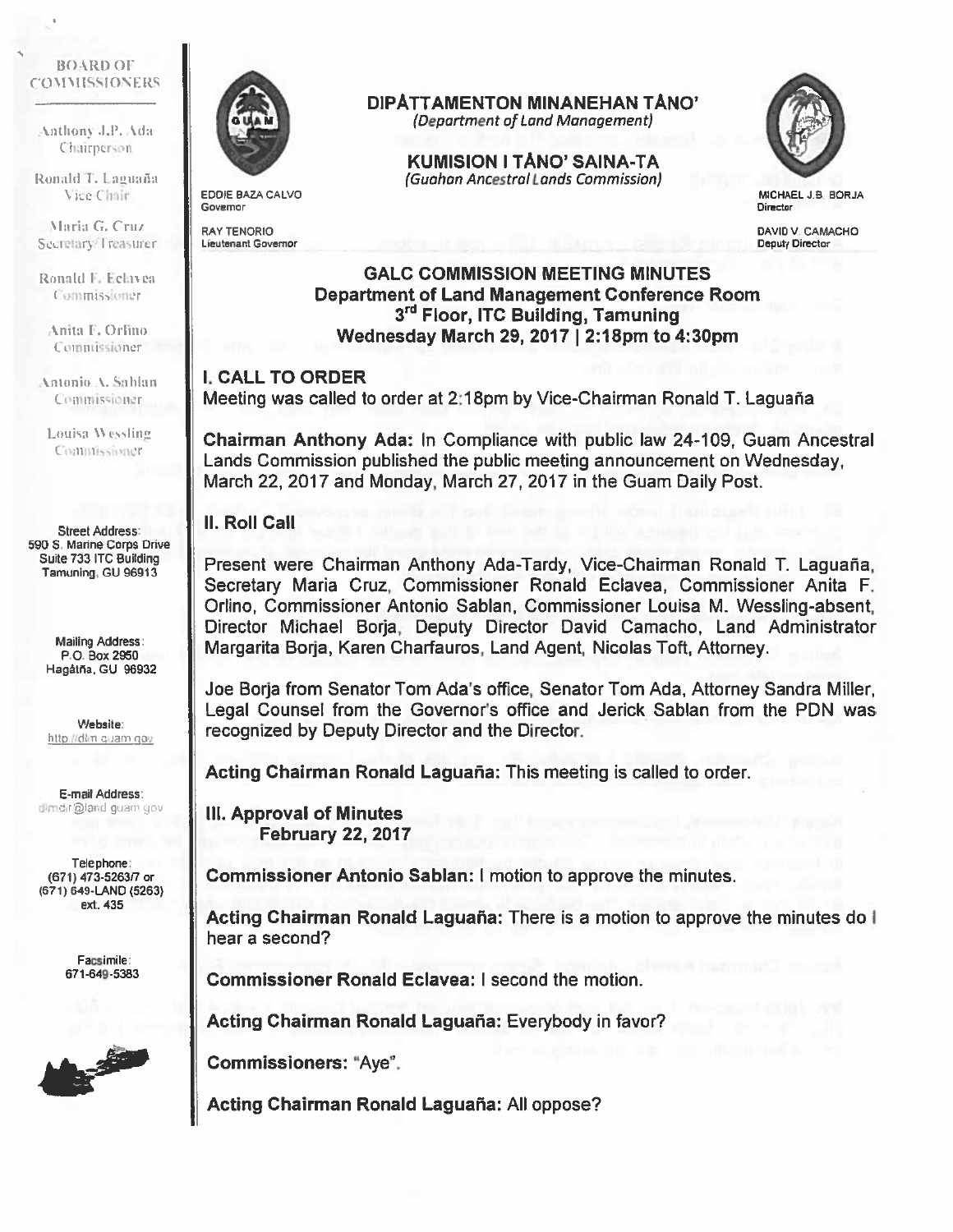No answer.

Acting Chairman Ronald Laguaña: The motion passes.

IV OLD BUSINESS C. Tran Steel

Acting Chairman Ronald Laguaña: There was a request to move Tran Steel first; is that okay with all the Commissioners?

Commissioners: Yes.

Acting Chairman Ronald Laguaña: Let us bring up Trans Steel. Welcome, please state your name and what you are here for.

Mr. John Pearson: My name is John Pearson <sup>I</sup> am from Tran Steel <sup>I</sup> am here regarding the paymen<sup>t</sup> I made on the leased property in Piti.

Acting Chairman Ronald Laguaña: Do you have <sup>a</sup> specific written reques<sup>t</sup> for the Board.

Mr. John Pearson: <sup>I</sup> made arrangements and the Board approved it. <sup>I</sup> made <sup>a</sup> \$1,500 dollar paymen<sup>t</sup> and the balance will be at the end of this month. <sup>I</sup> have met the 51,500 dollars and <sup>I</sup> know I have <sup>a</sup> couple more days in this month and <sup>I</sup> am in the process of meeting the full amount by the end of this month which I believe is around 3,500.

Karen Charfauros: Joey Cruz, our accountant, is off island.

Acting Chairman Ronald Laguaña: So we don't have an update on the current balance and pending late fees.

Karen Charfauros: That's correct, we can guesstimate, it is about \$3,500

Acting Chairman Ronald Laguaña: But we are at the juncture with the extension he is requesting. Director can you remind of us that.

Karen Charfauros: <sup>I</sup> can remind you of that. Tran Steel had <sup>a</sup> balance of about \$4,500 there was a double posting in November. The double posting gave an incorrect balance and he came back in February and because of the double posting the Chairman at the time decided to give him another month that is why is he was <sup>g</sup>iven until the end of March. He made his \$1,500 paymen<sup>t</sup> at the end of February and the decision to renew his lease was contingent upon the fact he is able to make the balance at the end of March which is Friday.

Acting Chairman Ronald Laguaña: So you will make a \$3,500 payment this Friday.

Mr. John Pearson: I am not sure about the amount the last meeting it was 4,500 I paid 1,500 <sup>p</sup>lus the current lease amount brings it to \$3,500. <sup>I</sup> am really pushing to meet the paymen<sup>t</sup> at the end of the month and I am just going to do it.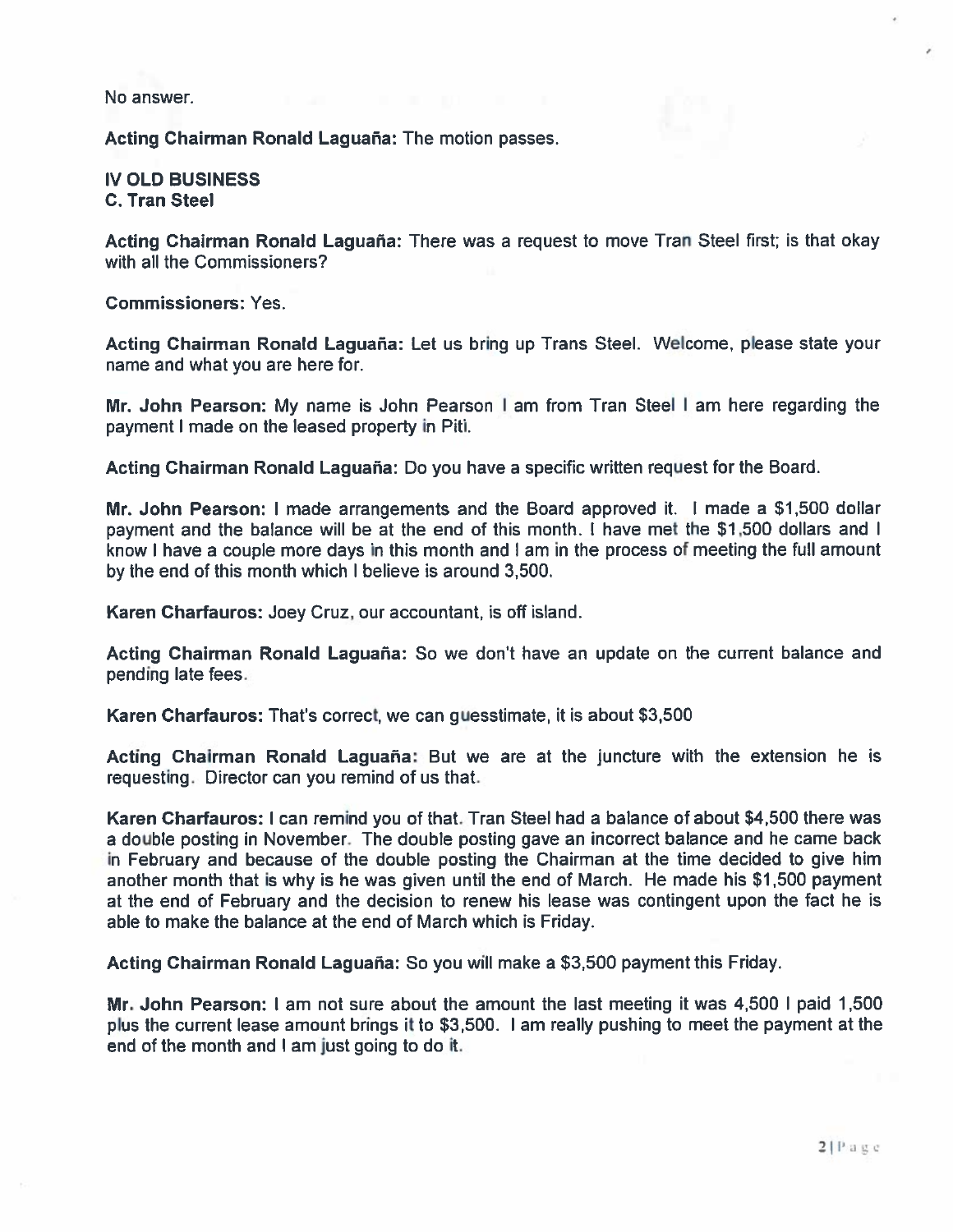Acting Chairman Ronald Laguaña: We acknowledge the presence of our Chair, Anthony Ada. You can take over now sir.

Chairman Anthony Ada: Sorry for my tardiness.

Acting Chairman Ronald Laguaña: There was a request to move up Tran Steel; he is updating us on the balance and he is explaining his situation.

Commissioner Antonio Sablan: I would like to mention on our meeting with Mr. Pearson we did not take into account the double posting and we instructed him to make certain payments and since then we discovered he is supposed to be making double amount of those payments and I understand that you are saying that at the end of this month you will be paid off and then of course next month comes and you have that paymen<sup>t</sup> to. By the next meeting will be paid fully?

Mr. John Pearson: I believe so.

Commissioner Antonio Sablan: In light of that I would like to make <sup>a</sup> motion that we give Mr. Pearson until the end of this month and by next month he will make his paymen<sup>t</sup> and we will discuss his reques<sup>t</sup> for extension at the next Board meeting.

Karen Charfauros: Renewal.

Commissioner Maria Cruz: Just to remind Mr. Pearson that he is on <sup>a</sup> month to month we have not approved any renewal yet.

Mr. John Pearson: Yes, I understand.

Vice Chairman Ronald Laguaña: I just want to remind Mr. Pearson that Friday is the end of the month, March. We will be anticipating <sup>a</sup> paymen<sup>t</sup> this Friday and for the month of April.

Mr. John Pearson: Yes, I have amount saved up I am just <sup>a</sup> little short.

Vice Chairman Ronald Laguaña: We are going to take your word on that.

Mr. John Pearson: Up to this point I promise I commit to the board that it will be fully met.

Commissioner Ronald Eclavea: I second the motion.

Chairman Anthony Ada: When you say you're <sup>a</sup> little short.

Mr. John Pearson: I will be honest I am <sup>a</sup> little bit short I had an expense but I will try.

Chairman Anthony Ada: For the record can we repea<sup>t</sup> the motion.

Commissioner Antonio Sablan: The motion is that we give Mr. Pearson until the end of this month to pay his balance, at the end of March and also by next board meeting in the month of April he will make his paymen<sup>t</sup> for the month of April, that is my motion to give him an extension before we consider to renew his lease agreemen<sup>t</sup> with us.

Commissioner Ronald Eclavea: I second it.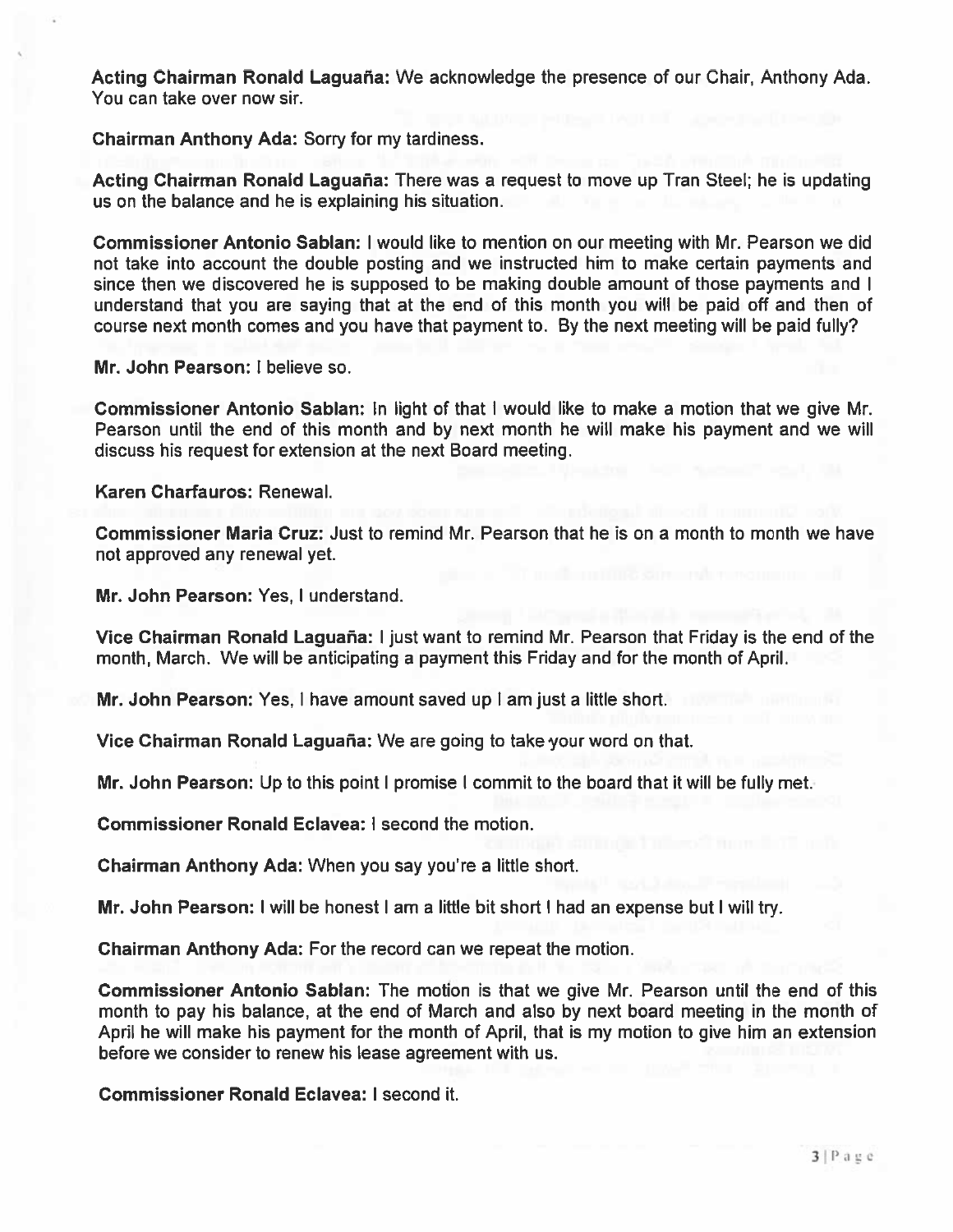Chairman Anthony Ada: The date for our next meeting?

Karen Charfauros: The next meeting could be April 12 $^{\rm th}$ 

Chairman Anthony Ada: Two weeks from now is April 12°' is there anything happening then? So we are looking at April 12<sup>th</sup> and you will catch up at the end of this month and then when we meet on April 12<sup>th</sup> you should be up to date. You already said you are a little bit short

Mr. John Pearson: Before the next board meeting everything will be up to date, I want to prepare for my future lease so I can prepare for my business.

Commissioner Ronald Eclavea: And then we will discuss your lease.

Mr. John Pearson: Please don't scare me like that once I make the balance paymen<sup>t</sup> on the lease.

Commissioner Maria Cruz: And then again I want to remind you it is not an automatic license renewal it is not a lease agreement, it is <sup>a</sup> license.

Mr. John Pearson: Yes, I am sorry I understand.

Vice Chairman Ronald Laguaña: Mr. Pearson once you are updated with payments notify us that was our secretary can notify us and then we will proceed on at our next meeting.

Commissioner Antonio Sablan: April 12°' is okay.

Mr. John Pearson: It is <sup>a</sup> little early but I guess.

Commissioner Antonio Sablan: My motion has not been approved

Chairman Anthony Ada: It was moved and was seconded and we had the discussion and now we vote, Commissioner Anita Orlino?

Commissioner Anita Orlino: Approved.

Commissioner Antonio Sablan: Approved.

Vice Chairman Ronald Laguaña: Approved

Commissioner Maria Cruz: I abstain.

Commissioner Ronald Eclavea: I approve.

Chairman Anthony Ada: I approve. It is approved by majority the motion passes. Thank you.

Mr. John Pearson: Thank you.

IV Old Business A. DPHSS — WIC Tenant Improvement Allowance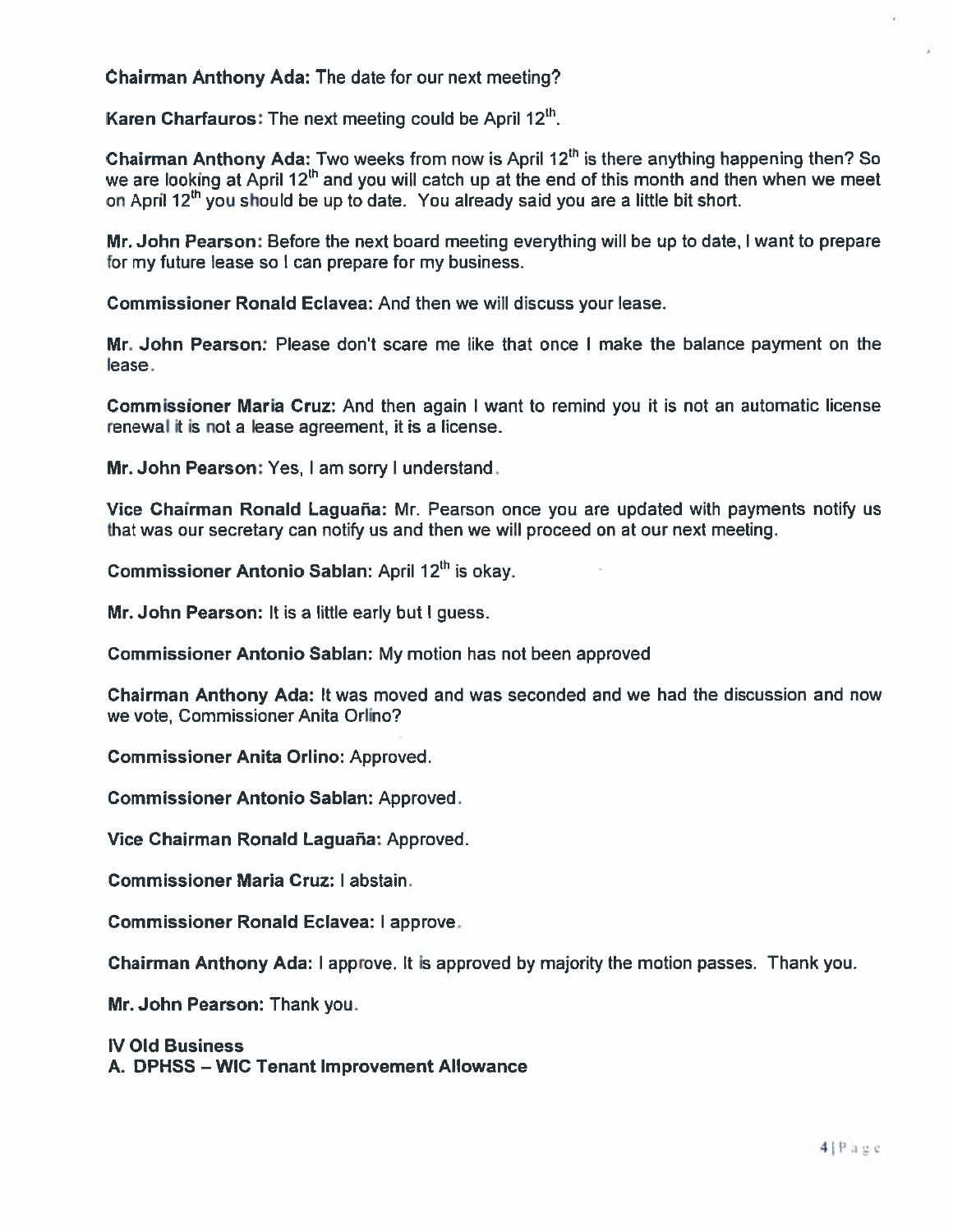Chairman Anthony Ada: Item "A" DPHSS – WIC Tenant Improvement Allowance.

Margarita Borja: At the last board meeting there was <sup>a</sup> reques<sup>t</sup> to do <sup>a</sup> site inspection and Glenn..............

Glenn Eay: my name is Glenn Eay I am <sup>a</sup> land agen<sup>t</sup> II with Chamorro Land Trust I made an inspection this morning at around 10 am at the WIC clinic located in Tiyan. My purpose to conduct the site inspection was to see the installation of the 30 ton air conditioning unit and replacement of Tiyan structures. Part of my findings you will see pictures there that I took I did <sup>a</sup> walk through with Mike Gallo program coordinator from WIC. We confirmed that the 30 ton air conditioning unit and replacement of AC duct was completed. You can in the photo that the old duct and motor was set aside for removal but has not been removed as of today. I asked Mr. Gallo about the three AC split unit and he said it never transpired because of the delay of the GSA procuremen<sup>t</sup> process. So this is all I have to repor<sup>t</sup> today.

Chairman Anthony Ada: The ducting was just as new as the unit?

Glenn Eay: Yes correct because what they had to do was replace the duct when they replaced the unit as you can see they set it aside and they pu<sup>t</sup> <sup>a</sup> new one. They did not replaced the whole duct only what was required as par<sup>t</sup> of the unit. Along with that they also did clean the duct as well it was par<sup>t</sup> of the process.

Chairman Anthony Ada: It looks like some plants grew around these ducts already.

Commissioner Ronald Eclavea: They are maintaining the front but not the back. Are they planning to move the stuff that is there?

Glenn Eay: They are going to remove the old parts, the person that should have given me the information was not there today he was replaced by one of the staff who gave me information that he knows that had transpired.

Commissioner Anita Orlino: (inaudible)

Karen Charfauros: I believe they spen<sup>t</sup> more than that but they are asking \$50,000 in TIA.

Commissioner Anita Orlino: (inaudible) the structure itself but this is the comfort there was an (speaking to softly it is inaudible) there was an attachment; the PC there was <sup>a</sup> total of \$50,000 in TIA. They spen<sup>t</sup> \$80,000 but they are only asking for \$50,000 in TIA.

Commissioner Ronald Eclavea: But the total improvement was over \$80,000 what was it?

Commissioner Anita Orlino: They spen<sup>t</sup> \$80,000 but they are only asking for \$50,000 in TIA.

Karen Charfauros: I tried to call GEDA to be here but I wasn't successful in getting <sup>a</sup> hold of them.

Commissioner Anita Orlino: We should table it until next meeting.

Karen Charfauros: I think they are leaving it up to you guys because of the new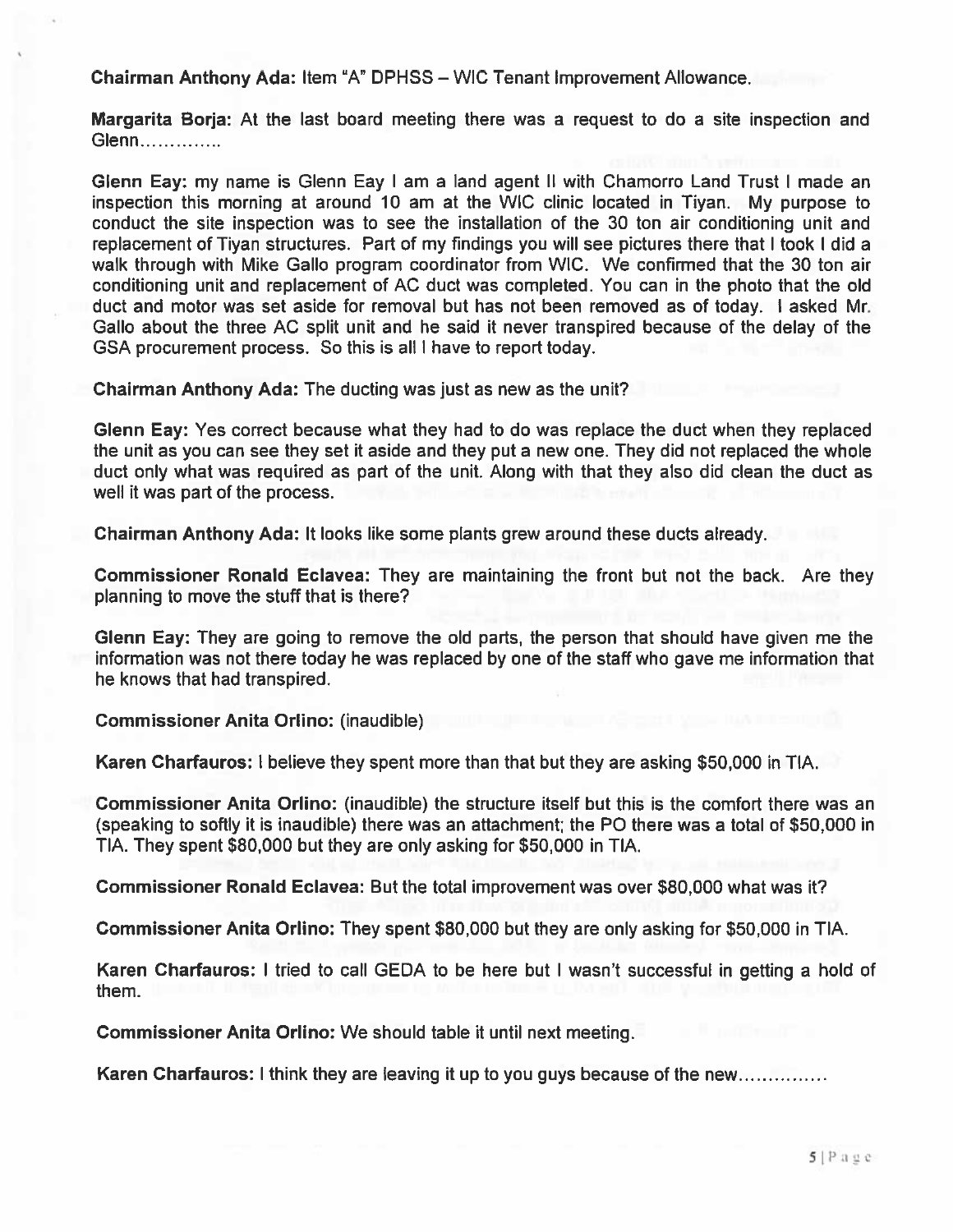Commissioner Anita Orlino: The new MOU?

Karen Charfauros: No, not the MOU. But because you guys will be taking over licenses.

Commissioner Anita Orlino: OH!

Commissioner Ronald Eclavea: So it is up to us, our decision.

Commissioner Anita Orlino: So we revert back then to just the structure the last time we did tenant improvement they were asking for drinks.

Chairman Anthony Ada: The offset was in the tune of \$200,000 plus didn't we ask them before they do improvements to ge<sup>t</sup> approval, this one here they went ahead and did it and now they are asking for an offset.

Commissioner Ronald Eclavea: But our last hearing we ask them to go there and take pictures.

Vice Chair Ronald Laguaña: But that was after the fact

Chairman Anthony Ada: Glenn, when you spoke to Mike Gallo you said he was the program coordinator but does he have <sup>a</sup> dual role as <sup>a</sup> facilities person?

Glenn Eay: No. The contact person is David Gumataotao but he wasn't available this morning so met up with Mike Gallo and he gave only information that he knows.

Chairman Anthony Ada: So it is an improvement to the building at the location but there are questions like are these on <sup>a</sup> maintenance contract?

Glenn Eay: I didn't ge<sup>t</sup> that information because the person that was supposed to assist me wasn't there.

Chairman Anthony Ada: So there are other questions about the equipment.

Commissioner Anita Orlino: Find out if there is <sup>a</sup> contractual maintenance.

Chairman Anthony Ada: Yeah, questions that we want to find out and if you look at the surrounding area it looks like it's overgrown.

Commissioner Antonio Sablan: We should just invite them to ask these questions.

Commissioner Anita Orlino: No need to work with GEDA right?

Commissioner Antonio Sablan: Is GEDA still receiving money from this?

Chairman Anthony Ada: The MOU is still in effect so we should keep them in the loop.

Commissioner Ronald Eclavea: She couldn't ge<sup>t</sup> <sup>a</sup> hold of them to confirm.

Commissioner Maria Cruz: GEDA should be involved in this assessment.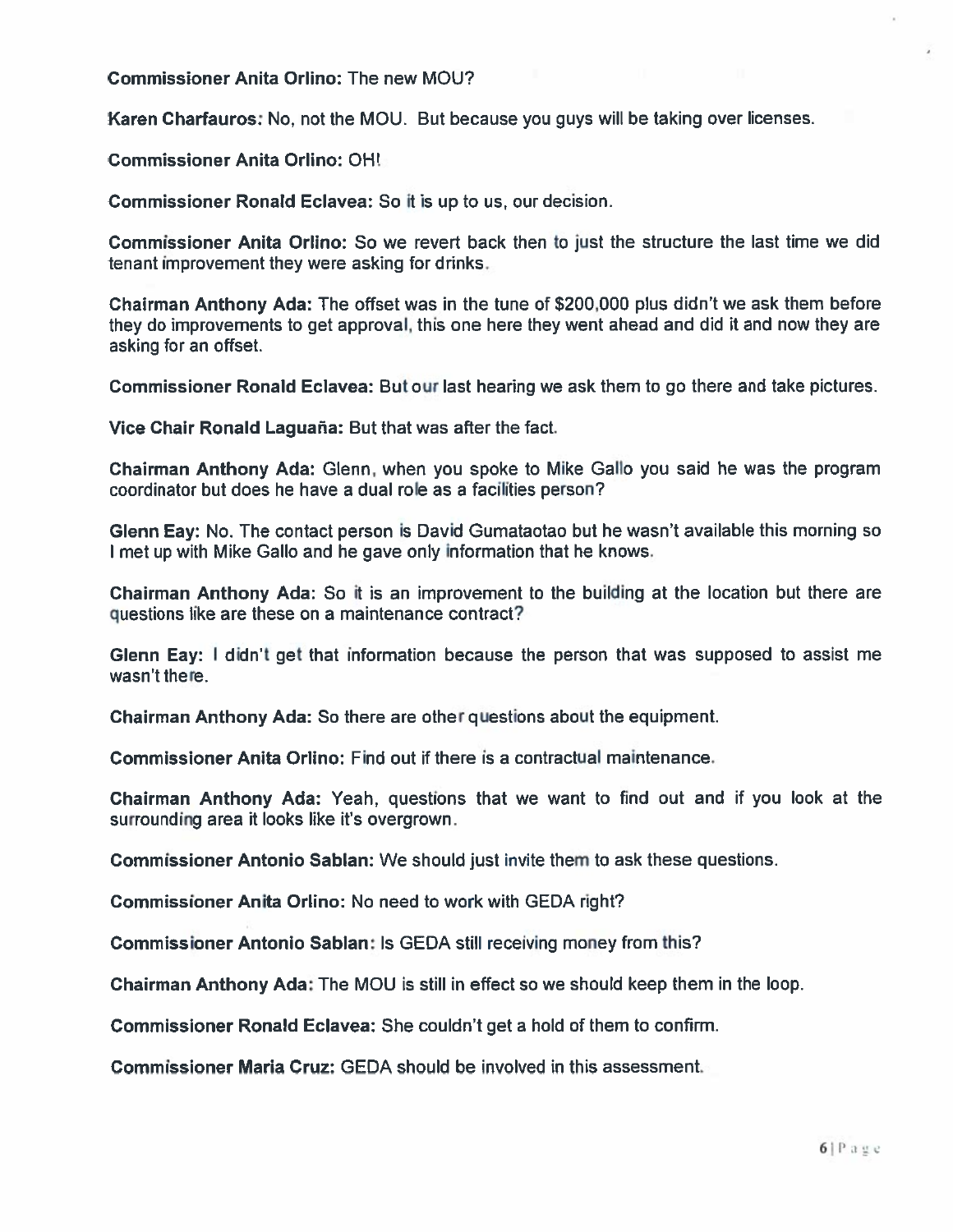Chairman Anthony Ada: We shouldn't decide on the offset of the TIA request.

Commissioner Anita Orlino: Can we just table this?

Commissioner Ronald Eclavea: Was this <sup>a</sup> complete unit or did they change the unit or did they just change out the engine?

Glenn Eay: It appears they changed the whole unit because it was out of service from my understanding.

Commissioner Ronald Eclavea: Was this one building or several buildings?

Glenn Eay: It is one building it is <sup>a</sup> long building but it supports the whole building.

Commissioner Ronald Eclavea: And they are saying this is <sup>a</sup> \$50,000 job.

Commissioner Anita Orlino: I sugges<sup>t</sup> we table this.

Chairman Anthony Ada: We will continue this so we will have some people come in.

Commissioner Antonio Sablan: it says here not inspected the plumbing, and glass door, electrical outlet, can we ge<sup>t</sup> someone to inspect this?

Commissioner Ronald Eclavea: But I don't think that is <sup>a</sup> par<sup>t</sup> of the reimbursement.

Commissioner Antonio Sablan: They are sending us <sup>a</sup> packet.

Commissioner Ronald Eclavea: But this is not included they are just asking us for the air conditioning.

Commissioner Antonio Sablan: I understand that but if they are saying they spen<sup>t</sup> so much and they are asking for <sup>a</sup> \$50,000 credit I would like to know that they really spen<sup>t</sup> on the other things.

Vice Chairman Ronald Laguaña: But also they included other facilities in that write up are they within our jurisdiction?

Commissioner Anita Orlino: No!

Vice Chairman Ronald Laguaña: So we need information, why are they including additional information that is not within our jurisdiction they should keep it to our unit only.

Commissioner Antonio Sablan: Our unit cost up to \$80,000 just in our unit.

Deputy Director David Camacho: Because of the procuremen<sup>t</sup> process comes in one document it is up to you to identify which is which.

Chairman Anthony Ada: It is the entire building so this not inspected Item number three is looking at the building.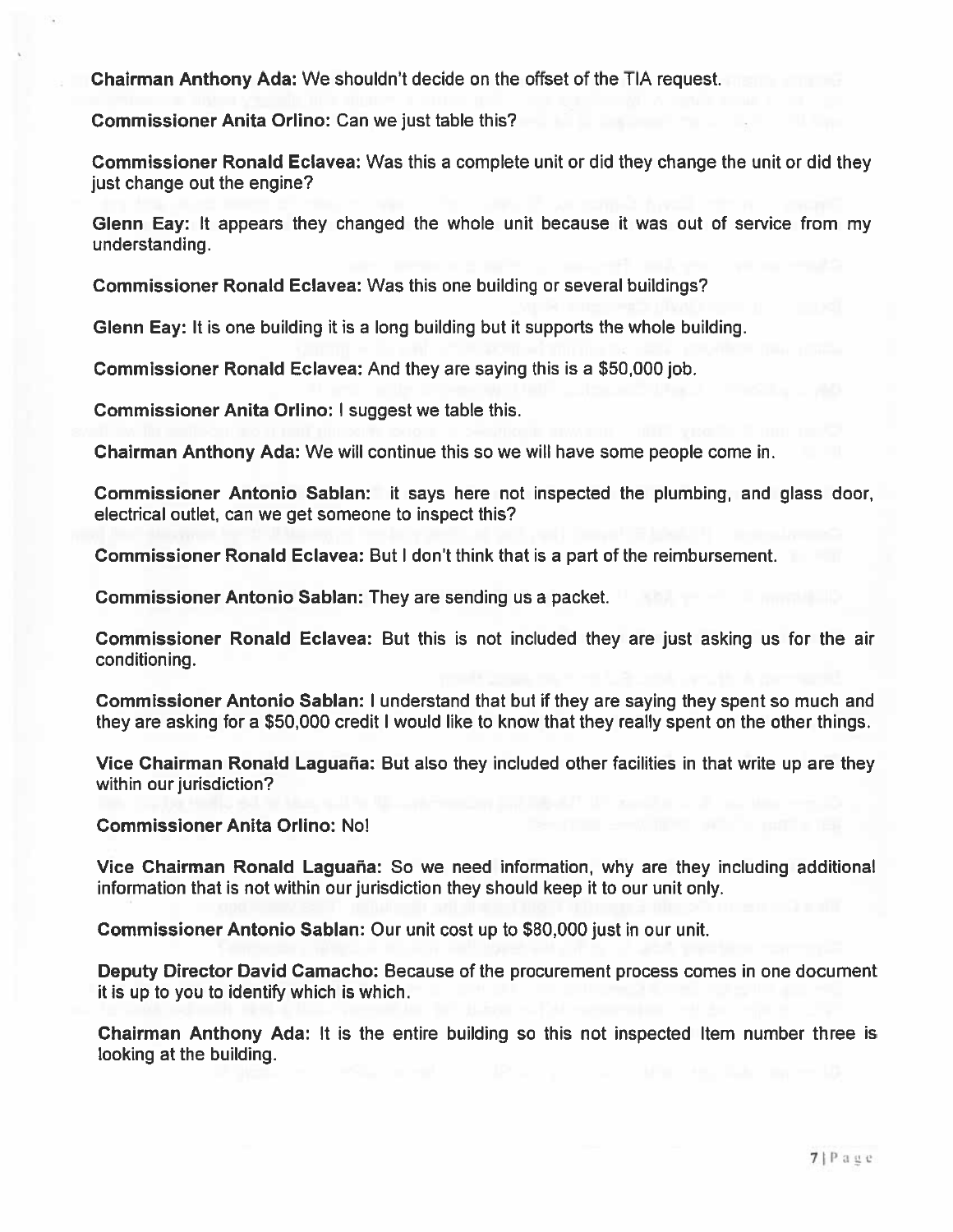Deputy Director David Camacho: I believe the board already approved what is going to be paid way back since three or four years ago. You made <sup>a</sup> motion and already made <sup>a</sup> commitment with WIC that certain items would be credited and certain items we cannot.

Chairman Anthony Ada: But this is <sup>a</sup> new one.

Deputy Director David Camacho: But the motion was for them to come back and ask for paymen<sup>t</sup> for what was already been approved not for the landscaping but for the building itself.

Chairman Anthony Ada: They want to offset to what they owe.

Deputy Director David Camacho: Right.

Chairman Anthony Ada: So will this be included in this other group?

Deputy Director David Camacho: That is where you guys come in.

Chairman Anthony Ada: If this was discussed in <sup>a</sup> prior meeting that it be included all we have to do is verify.

Commissioner Anita Orlino: They attached their thing in the last resolution.

Commissioner Ronald Eclavea: They had to come and ge<sup>t</sup> approval first not renovate and then ask us.

Chairman Anthony Ada: That was for the \$200,000 they came to offset and we agreed.

Commissioner Ronald Eclavea: Right.

Chairman Anthony Ada: But then we asked them

Commissioner Ronald Eclavea: To ge<sup>t</sup> <sup>a</sup> hold of us to approve any further improvements.

Chairman Anthony Ada: But director Camacho said this was discussed, okay.

Commissioner Maria Cruz: GEDA did not recommend all of the cost to be offset so we need to ge<sup>t</sup> <sup>a</sup> copy of what exactly we approved.

Chairman Anthony Ada: GEDA manages the property.

Vice Chairman Ronald Laguaña: Right here is the resolution. Five years ago.

Chairman Anthony Ada: So is this the resolution include last year's expense?

Deputy Director David Camacho: No. On this expense I believe GEDA has been working with WIG on this and the presentation to the board did not happen until <sup>a</sup> later date because of the procurement process.

Chairman Anthony Ada: Could you add GEDA to the invitation. Let's move on.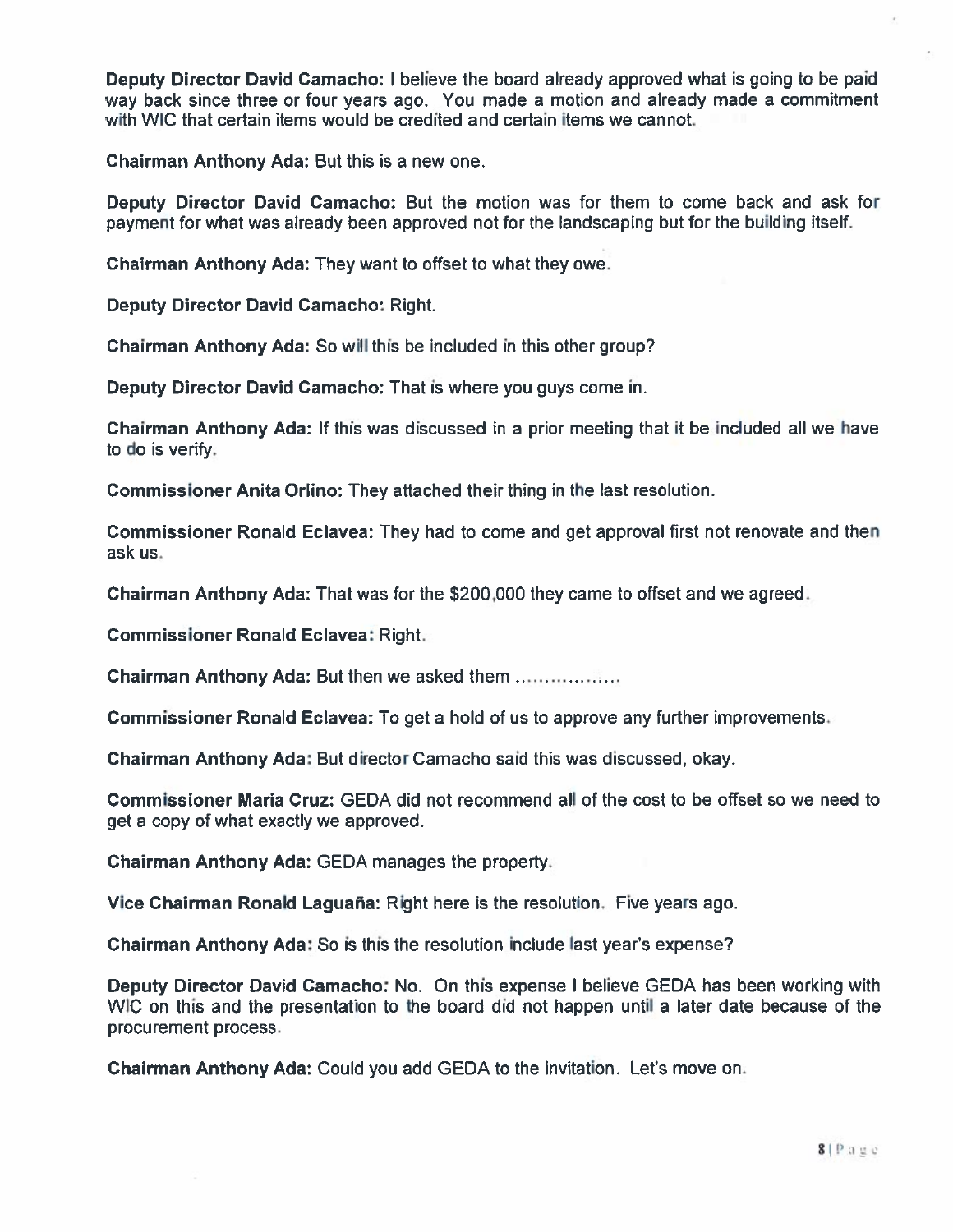#### IV Old Business B. GEDA MOU

#### Chairman Anthony Ada: Anybody here from GEDA?

Karen Charfauros: I tried to call them but I was not successful but if you remember the last meeting I was instructed to pu<sup>t</sup> it on so the commission can begin discussions and putting your thoughts because you are on <sup>a</sup> timeline.

Chairman Anthony Ada: Ninety days prior so we are looking at the end of July.

Karen Charfauros: April is when you would have made decisions.

Vice Chairman Ronald Laguaña: For the revised MOU.

Commissioner Antonio Sablan: Didn't we set up <sup>a</sup> subcommittee?

Karen Charfauros: The subcommittee should have had made <sup>a</sup> repor<sup>t</sup> today.

Commissioner Antonio Sablan: Can the subcommittee repor<sup>t</sup> back on this, can I make <sup>a</sup> motion? Can we table this until our next meeting in the meantime the subcommittee will ge<sup>t</sup> together to discuss this thoroughly.

Karen Charfauros: That was the intent at the last meeting; the subcommittee was supposed to meet between the last meeting and today's meeting come up with some ideas and present them at today's meeting. I think you are proposing the same thing.

Commissioner Ronald Eclavea: The next meeting is in April we were supposed to have decided in April.

Chairman Anthony Ada: Who were in the subcommittee?

Karen Charfauros: Antonio Sablan, Maria Cruz, Louisa Wessling

Commissioner Ronald Eclavea: I volunteered for that too.

Commissioner Maria Cruz: Can we schedule a work session now.

Commissioner Antonio Sablan: Can we make an appointment date?

Vice Chairman Ronald Laguaña: Why don't we second that motion first, I will second the motion.

Deputy Director David Camacho: There was <sup>a</sup> previous motion wasn't that approved?

Chairman Anthony Ada: We just need to identify who are in the subcommittee and

Commissioner Maria Cruz: Just set the date and I will be there.

Commissioner Ronald Eclavea: same here.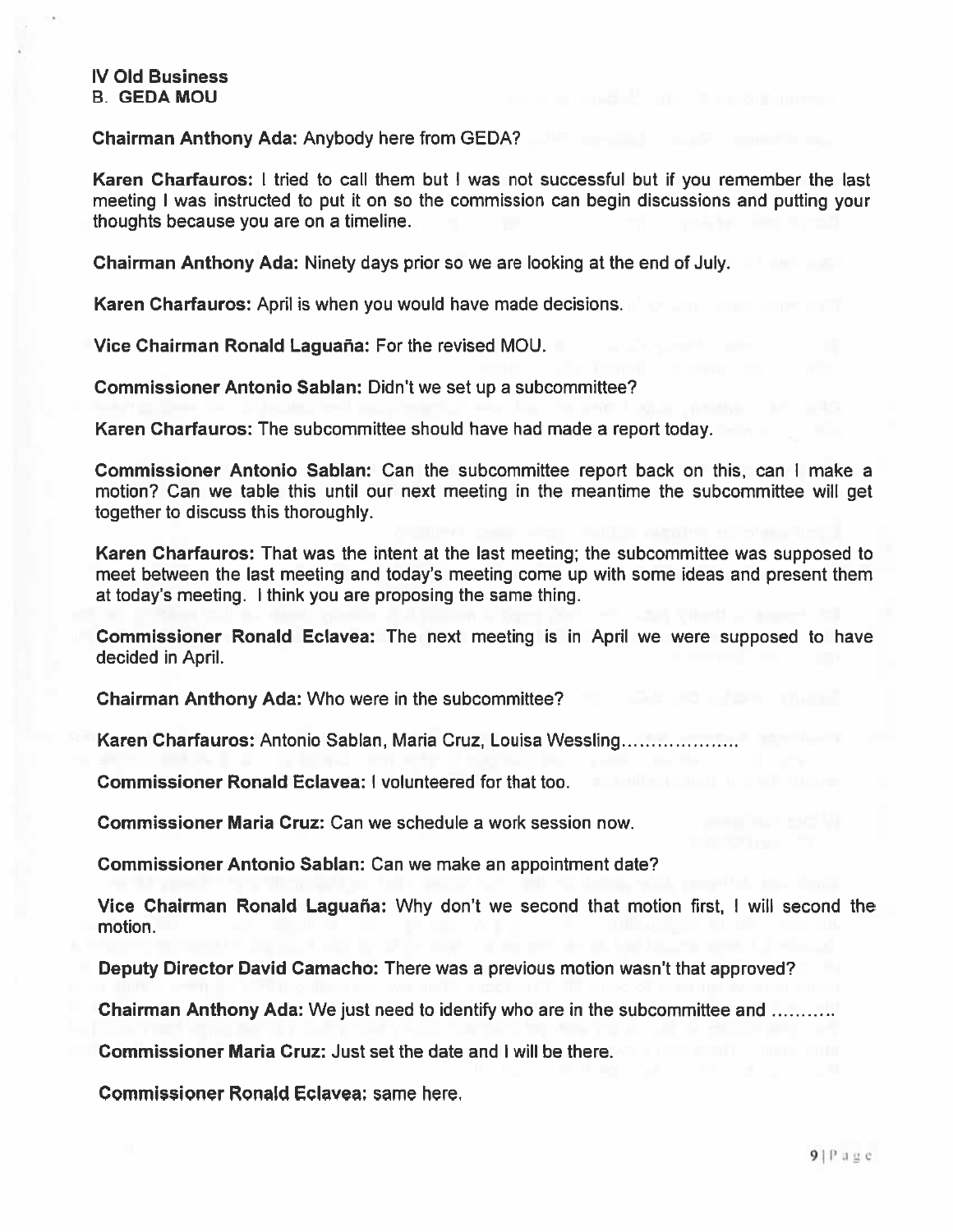Commissioner Antonio Sablan: likewise.

Commissioner Ronald Eclavea: Okay, just the three of us.

Vice Chairman Ronald Laguana: And Louisa.

Commissioner Anita Orlino: I am leaving on the 7<sup>th</sup> so I won't be available for the next meeting

Chairman Anthony Ada: You are leaving the  $7^{\mathsf{th}}$  when are you returning?

Commissioner Anita Orlino: Mid May.

Commissioner Maria Cruz: This is really urgen<sup>t</sup> we have been unhappy with GEDA'S performance I think we should meet tomorrow.

Chairman Anthony Ada: <sup>I</sup> think you will need to meet more than once you will need to meet as often, I will keep myself in the loop.

Commissioner Ronald Eclavea: I think they are leaning toward <sup>a</sup> drop in the rate to 10%, they think it is fair, we just need to decide to negotiate down, RFP, and we need to do something.

Commissioner Antonio Sablan: Do we need <sup>a</sup> motion?

Commissioner Ronald Eclavea: I am just saying that for the record.

Chairman Anthony Ada: We don't need <sup>a</sup> motion it is already there we just need to ge<sup>t</sup> the meeting, just remember Director Borja was thinking it could be handled by land managemen<sup>t</sup> right? Mr. Camacho?

Deputy Director David Camacho: Yeah.

Chairman Anthony Ada: But there is things GEDA is very familiar with and that is the RFP process. So it is either renewal; and changes in what they charge or it is <sup>a</sup> version where we handle the rent par<sup>t</sup> and they take care of the RFP part. Subcommittee, you guys ge<sup>t</sup> together.

# IV Old Business

D.Court Cases

Chairman Anthony Ada: update on the court cases, Attorney Highsmith and Attorney Miller.

Attorney David Highsmith: Things are progressing slowly in these cases. <sup>I</sup> will start with Crawford, it was argued last week and we are waiting for Judge Tydingco-Gatewood to make <sup>a</sup> decision it should be 4 to 6 six before we ge<sup>t</sup> <sup>a</sup> decision, <sup>I</sup> think it went pretty well it seems like every time we go back to court Mr. Crawford's Attorneys are asking <sup>a</sup> little bit more <sup>I</sup> think what they want from the governmen<sup>t</sup> is something that will pu<sup>t</sup> the disposed landowners approximately the same footing as the people who go<sup>t</sup> their land back I kept arguing to the judge that it was just impossible. There isn't enough............ we need an island the size of Australia to give them that much money. We will see how that comes out.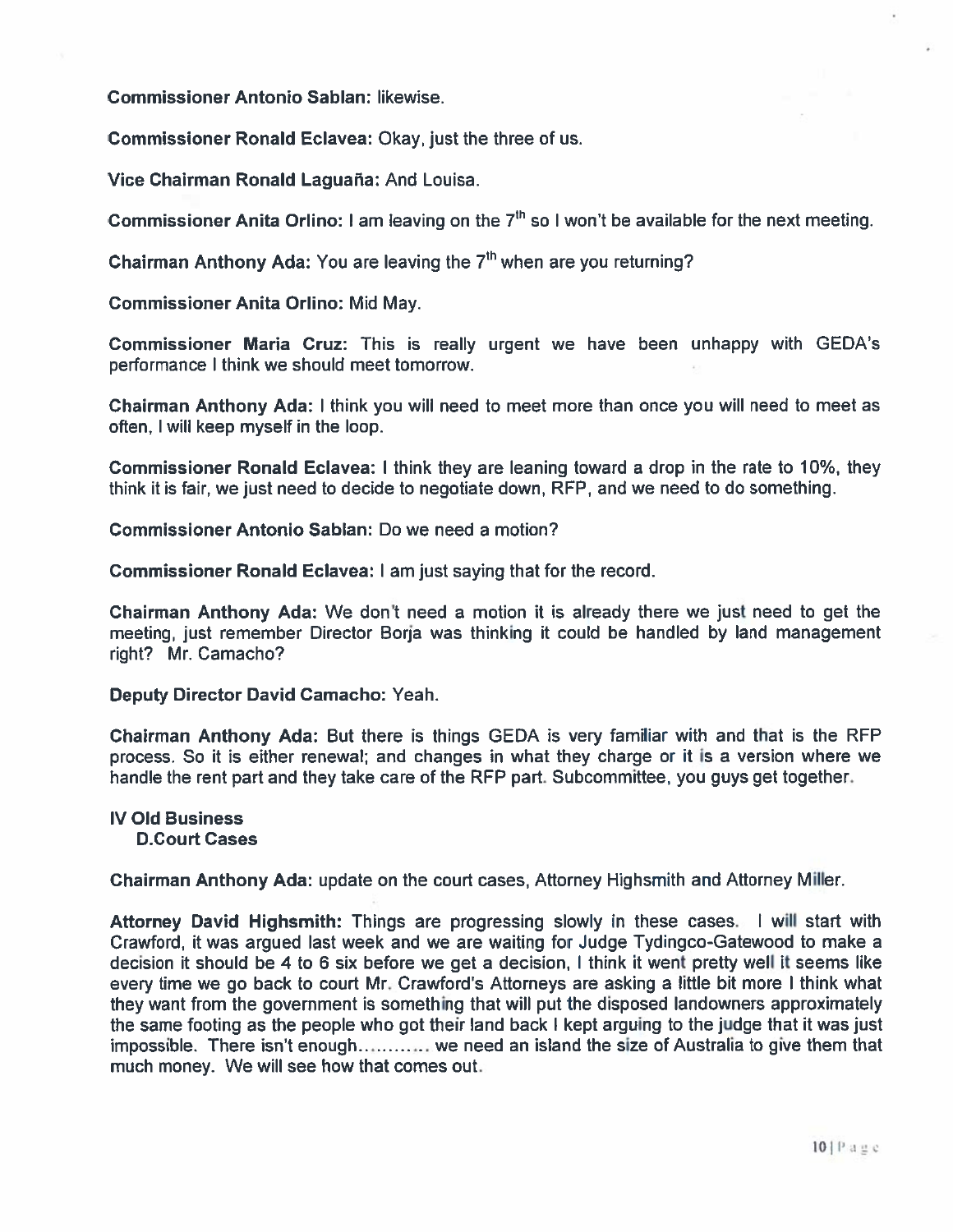On the Torres Estate, the biggest development is the Estate is moving to distribute 10 million dollars from the money that we are trying to take, the petition will be heard <sup>a</sup> week from Friday on April the  $7<sup>th</sup>$ . I am going to appear before judge Barcinas to have them restrained from going forward with that distribution there is no guarantee of success it is <sup>a</sup> proposition that can go either way. We have filed our initial brief in the appeal from disqualification in CV 1235-12 the other side filed an extension on their initial briefs as I have said before I would not expec<sup>t</sup> <sup>a</sup> decision any time before the end of the year we will see how long it takes to have these three appeals heard. They are waiting for <sup>a</sup> decision from judge Perez on the one case for the license, on the other cases was argued before the Supreme Court and we are expecting something in <sup>a</sup> month or two to come down from there.

Chairman Anthony Ada: That is for case 1379 and 1378?

Attorney David Highsmith: Yes. That covers it, I don't have <sup>a</sup> lot more to add. They have made overtures of sorts, I don't know if the commission would want to open negotiations with them. You can instruct me as you see fit, we could go into mediations where someone open negotiations between the parties or we can just keep on fighting that is something the commission has to decide. Ms. Cruz wants to talk about CV 1235-12 in which Judge Sukola disqualified ourselves from I will let her talk about.

Chairman Anthony Ada: Who did you say wants to talk about it?

Attorney David Highsmith: Attorney Cruz, I am sorry Attorney Miller.

Commissioner Ronald Eclavea: What would preven<sup>t</sup> the judge from not disbursing the funds based on our argument? Or would she deny our motion to not disburse it?

Attorney David Highsmith: Judge Barcinas. He.

Vice Chairman Ronald Laguaña: You cannot read his mind.

Commissioner Ronald Eclavea: But what would be the reason why?

Attorney David Highsmith: We need to show two things: one, that we are likely to succeed on the merits of the case and Judge Barcinas spen<sup>t</sup> more time on these cases than any other judge so he knows what the cases are about. Secondly, we have to show that is an irreparable injury if the distribution proceeds which in this case it is hard to prove that <sup>a</sup> monetary injury is an irreparable injury. The case is kind of against us we have to argue that it is <sup>a</sup> large amount of money and it would be irrecoverable we would never ge<sup>t</sup> back because it would go to twenty five people or estates, some will spend it, some will distribute it to the heirs of estates.

Commissioner Ronald Eclavea: So if the judge doesn't agree with one and two

Attorney David Highsmith: He will distribute it. The one thing we could do and I am not saying we should or should not, we could offer to enter negotiations on the condition they postpone distribution they might accep<sup>t</sup> that, they might not.

Chairman Anthony Ada: You said this Friday?

Attorney David Highsmith: April 7<sup>th</sup>.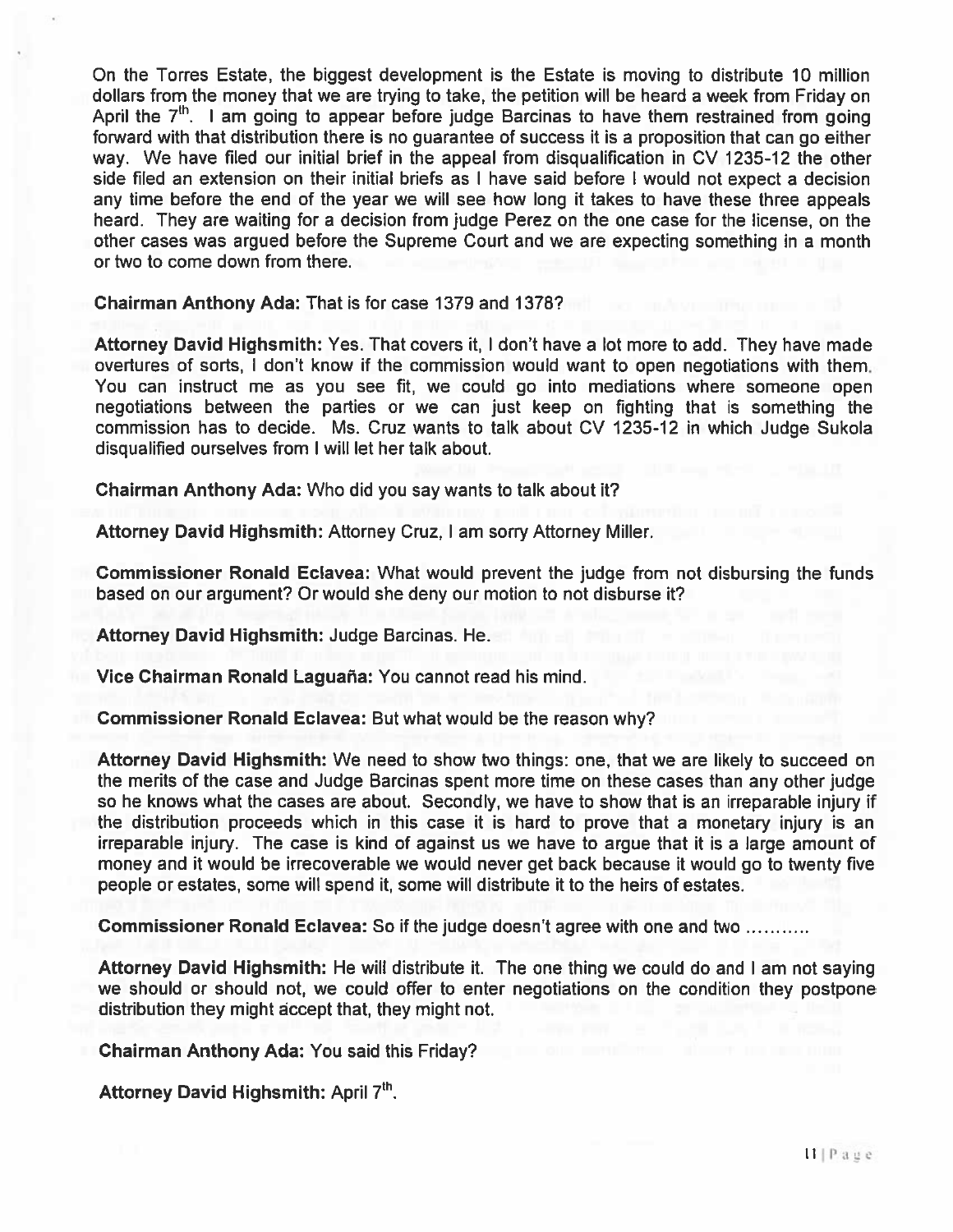Chairman Anthony Ada: You mentioned that you are going to try and appear before Judge Barcinas?

Attorney David Highsmith: Yes.

Chairman Anthony Ada: Trying, like you are thinking you are not going to be able to?

Attorney David Highsmith: Oh no! I will do it. I will be in there. I don't have an exact court date, I will try to ge<sup>t</sup> one on Monday, Tuesday, or Wednesday next week.

Chairman Anthony Ada: I am thinking of <sup>a</sup> term, this has been litigated for <sup>a</sup> long time the board saw this in 2006 made its decision to have the estate go to court and prove they are owners of the property that board did not have the information we have today. If they did they would not have told them to go to court but since then, information that was always there has come up, the term that comes up is "newly discovered information".

Attorney David Highsmith: Newly discovered evidence.

Chairman Anthony Ada: I know this case is not new.

Attorney David Highsmith: No, but I think you have <sup>a</sup> really good point your presentation was very impressive, I want you as my witness if it ever goes to trial.

Chairman Anthony Ada: There is <sup>a</sup> process for validating ancestral lands ownership, claimants come in and they have to prove things like paying taxes on the property, lineage which is family tree, there are about seven criteria the land agen<sup>t</sup> assist with when presenting it to us. We then review it to convince us they are the true descendants of the original landowner. The information that we had I took it and applied it to that process for filing <sup>a</sup> claim, it fails! Mr. Martinez noted by the governor Maxwell did not pay taxes! It never transferred to him because there was only an initial down paymen<sup>t</sup> but the final paymen<sup>t</sup> was never made, so paid taxes on that? Not Martinez. There is <sup>a</sup> whole bunch of things confirming and authenticating the claimant's ownership to the property through their ancestors. I sent you <sup>a</sup> note regarding this decision tree process, there is discussion that we might lose, if we lose we might pay attorney fees in the millions. The decision tree is if we do this what can happen.

Attorney David Highsmith: I think I can give you <sup>a</sup> 99% guarantee you will not pay attorney fees.

Chairman Anthony Ada: Our mandate here is just to compensate those dispossessed landowners, in regards to ancestral lands, original landowners if we can return it we do if it cannot be returned because it is still being held then in comes the trust and so we are talking about taking care of the dispossessed landowners of which the monies belong to them like the Crawford case. When they lost the Tiyan Trust it was undone in the 26"' and they become dispossessed so they shouldn't be separate from the dispossessed they are dispossessed they fall under the trust as beneficiaries. So the monies that we are trying to protect the land we will never recover because it was sold three times over, so the money is there. Are there other cases where the land was erroneously transferred and the governmen<sup>t</sup> took it back because it shouldn't have been done?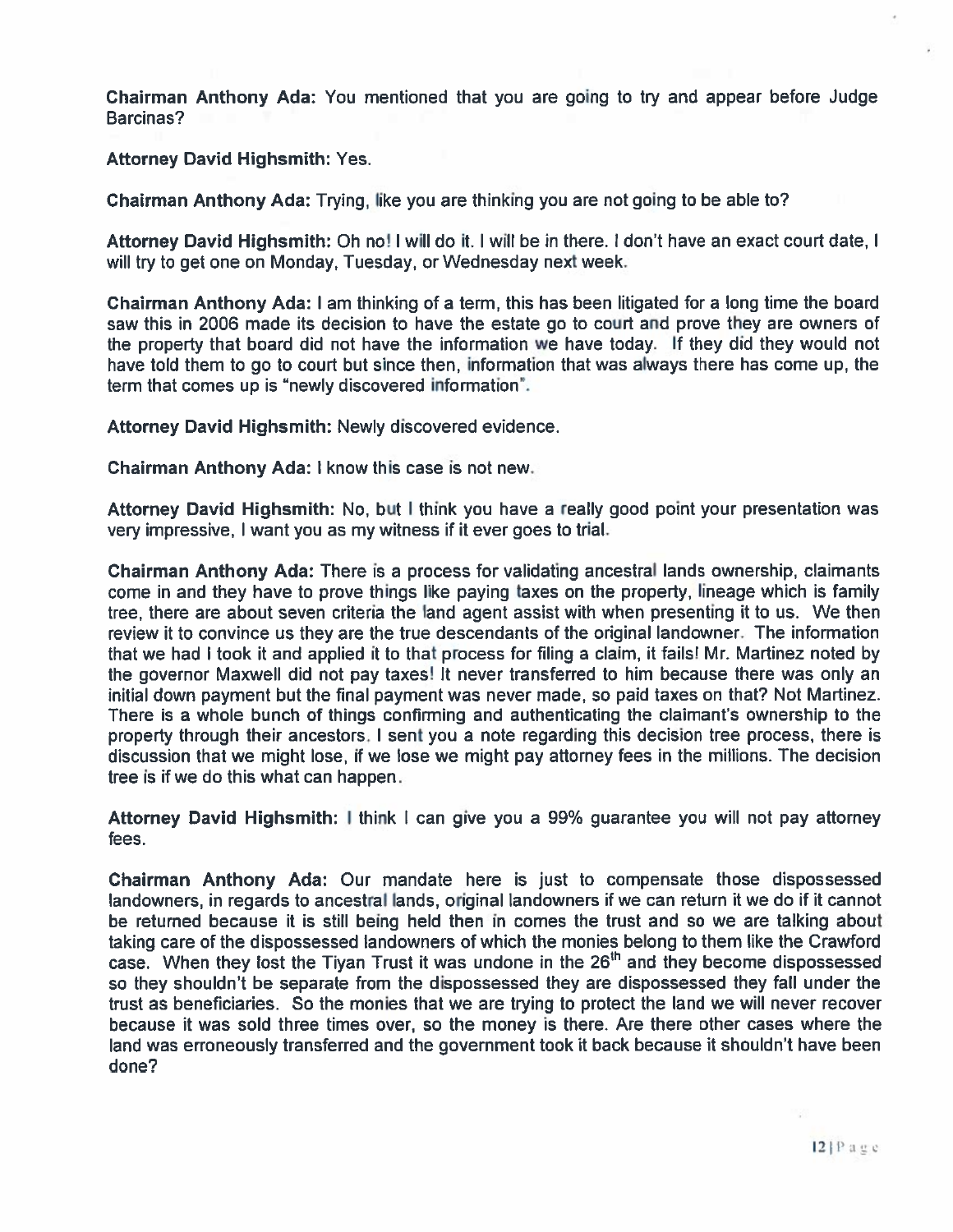Commissioner Antonio Sablan: What are the chances of us getting the lands back?

Attorney David Highsmith: There are eight lots that were awarded to the Torres estate, only one was sold, we will not ge<sup>t</sup> that land back. That land resulted in <sup>a</sup> 21 million dollar payment, 14 million is sitting in <sup>a</sup> trust fund held by the Torres estate, and we are fighting over that money and the other seven lots. We have <sup>a</sup> good chance of getting the other land back, we have <sup>a</sup> good chance of getting the 14 million dollars back. Any time you go to court it is like going to Las Vegas.

Chairman Anthony Ada: <sup>I</sup> don't think it's that chancy, this is governmen<sup>t</sup> land, let's pu<sup>t</sup> it this way, if the state owned the property it wouldn't take this number of years for it to be sitting out there, pu<sup>t</sup> the paperwork in, done! Right? Even with that they cannot prove they own the land the governmen<sup>t</sup> owns the land it doesn't have to be ancestral lands,

Commissioner Ronald Eclavea: I think that is why it is taking all these years because if they had proof they own the land it wouldn't take this long. One quick question, why didn't they ask for 14 million as oppose to the 10 million?

Attorney David Highsmith: I can only speculate because it is their petition but they have <sup>a</sup> tax issue that you may have read about and they may need money to pay taxes and they left some there to settle with us if that is what we want to do. But of course that is not gospel.

Commissioner Ronald Eclavea: <sup>I</sup> am just curious.

Attorney David Highsmith: In tax law if the estate doesn't pay the taxes the heirs pay for the taxes.

Attorney Sandra Miller: The only thing <sup>I</sup> want to add to Mr. Highsmith's repor<sup>t</sup> and it is exclusively on 1235-12, the motion for the distribution on the ten million dollars is scheduled for April  $7<sup>th</sup>$  on the day before the 6<sup>th</sup> I had previously filed for the motion to stay 1235 pending the appeals filed by the attorney general's office that will be heard on April  $6<sup>th</sup>$ . I personally think there is <sup>a</sup> good chance Judge Sukola will stay that case because the other courts have already done that and to go forward on just 1235 while the other cases are in various stages of appeal and litigation they are all kind of intertwined and it would mess things up.

Commissioner Ronald Eclavea: Are you referring to the disbursement?

Attorney Sandra Miller: You have two appeals pending.

Attorney David Highsmith: Three.

Attorney Sandra Miller: You have three appeals pending in the other two stay in the superior court cases again, no guarantee it is like Las Vegas my odds are good that the case will be stayed <sup>I</sup> will let the commission know how that turns out. The only other thing in 1235 is the land has not been sold.

Commissioner Antonio Sablan: Can you spea<sup>k</sup> up <sup>I</sup> can't hear you.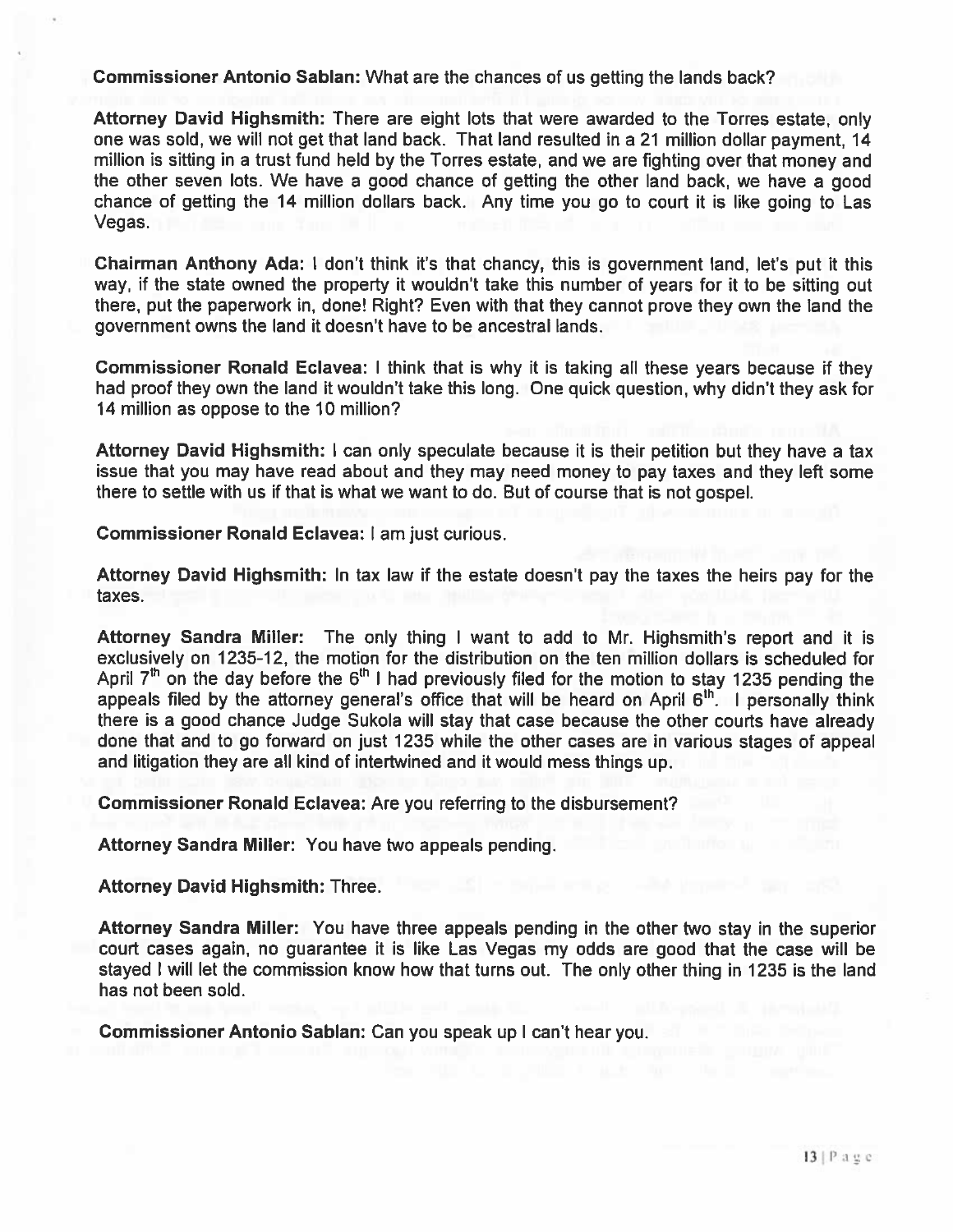Attorney Sandra Miller: <sup>I</sup> was just saying that <sup>I</sup> am pretty confident that the stay in the superior court case of my case will be granted if that happens we await the outcomes of the attorney general's appeals.

Chairman Anthony Ada: And your case is 1235?

Attorney Sandra Miller: yes. In the meantime nothing stops the commission continuing on possible resolutions that is up to the commission and we will do our best to guide that process.

Chairman Anthony Ada: Attorney Miller have you gotten the presentation that was made with regards to the new information.

Attorney Sandra Miller: <sup>I</sup> have <sup>a</sup> couple things there was <sup>a</sup> timeline and <sup>a</sup> repor<sup>t</sup> from the naval government.

Chairman Anthony Ada: I think I can drop box it and send you the link.

Attorney Sandra Miller: That is all I have.

Attorney David Highsmith: So what are my orders?

Chairman Anthony Ada: The things in the news are just conversation right?

Attorney David Highsmith: Yes.

Chairman Anthony Ada: There is nothing written, one of my bosses told me <sup>a</sup> long time ago if it is not on paper it doesn't exist.

Commissioner Antonio Sablan: There is no offer on this from the other party at all.

Attorney David Highsmith; I haven't seen one.

Attorney Sandra Miller: I mean have seen one but it was not really <sup>a</sup> concrete offer and I will share that with Mr. Highsmith, <sup>I</sup> did receive correspondence in 1235 that the estate is open to any ideas for <sup>a</sup> resolution. This are things we could explore, mediation was suggested by Mr. Highsmith. There are <sup>a</sup> lot of creative ways to structure something if that is <sup>a</sup> path the commission would like us to look at <sup>I</sup> would be happy to try and reach out to the Torres estate maybe bring something back to the table.

Chairman Anthony Ada: You mentioned in 1235 right? 1235 has nothing to do with 1124.

Attorney Sandra Miller: In the context of 1235 but I can certainly **sometion** it is cheaper to buy by the dozen rather than separate, <sup>I</sup> would open up discussion to see if the estate is amenable

Chairman Anthony Ada; When you talk about the estate <sup>I</sup> am aware there are at least seven lawyers each clan decide to hire their own lawyers right? Way back Attorney Cunliff, Attorney Philip, Attorney Mantanona, AttorneyYanza, Attorney Razzano, Attorney Clark and <sup>I</sup> think there is one more. So when the estate is talking about settlement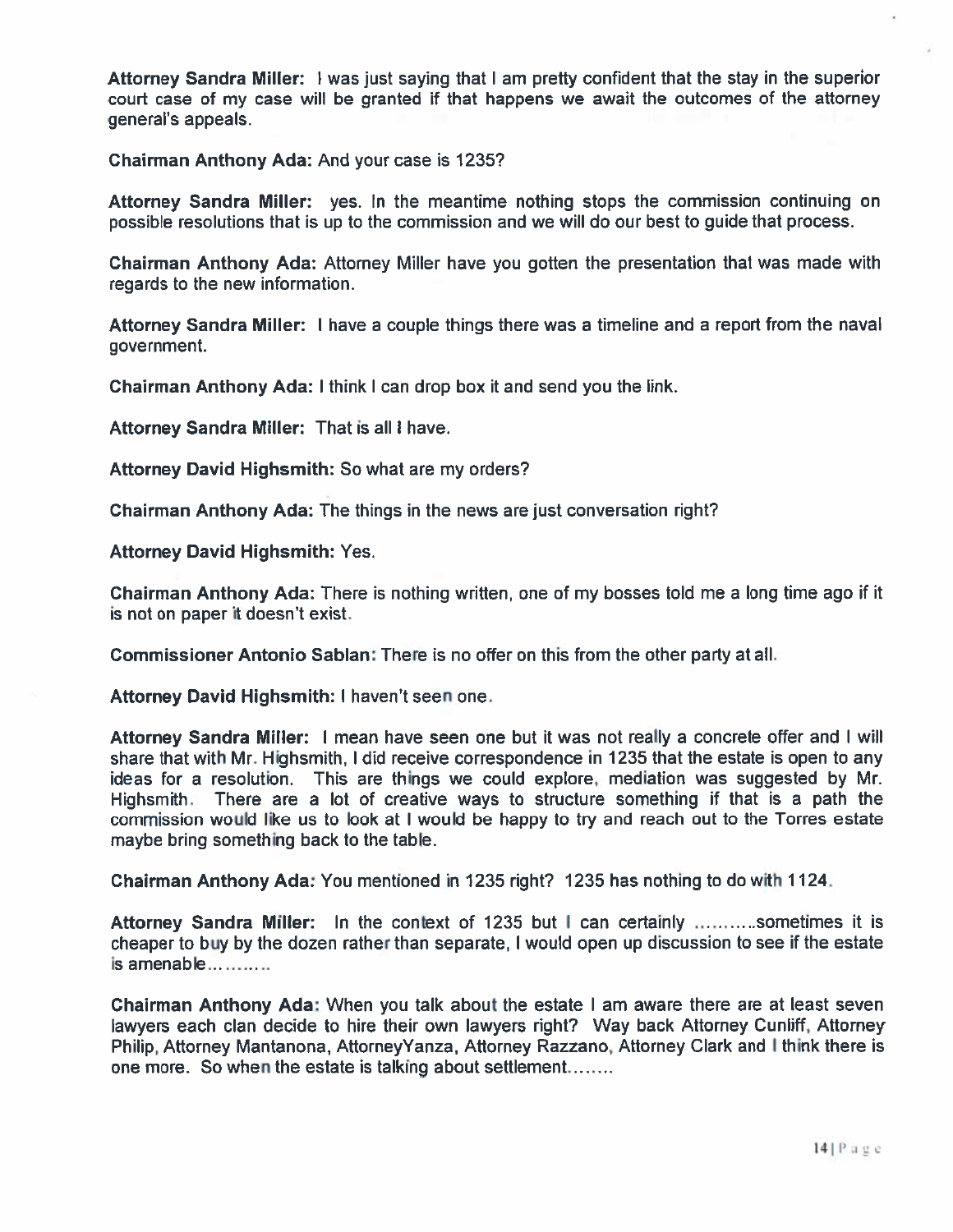Attorney Sandra Miller: I only spoke to Razzano, the current lawyer is Mr. Razzano and I believe for Mr. Highsmith's case is there anybody else?

Attorney David Highsmith: Yes, Randy Cunliff.

Chairman Anthony Ada: From what <sup>I</sup> recall different families decided to ge<sup>t</sup> their own lawyer and now you are saying the families have gotten together and Razzano will handle it?

Attorney Sandra Miller: I know Mr. Razzano represents the estate in my case I don't know who exactly he talks to with his clients.

Attorney David Highsmith: Way back when the probate go<sup>t</sup> started there were <sup>a</sup> couple of hearings where all those Attorneys appeared, Frank Torres had his own lawyer I don't remember who it was, Mike Philips represented someone, the people handling these cases are the law firm Civille and Tang, law firm of Cunliff and Cook, Razzano is from Civille and Tang. Razzano has done the bulk of the work I can't imagine Mr. Cunliff isn't on board with anything he suggest.

Chairman Anthony Ada: Well that is the question mark, you need to clarify that you are talking to the right people.

Attorney Sandra Miller: I believe so they are the ones who appear at the court hearings and they are the Attorneys on record in the case so as far as the courts are concern these are the current and active attorneys.

Commissioner Ronald Eclavea: The speculation of the settlement is that incumbent on the board to be <sup>a</sup> motivator of that, to make <sup>a</sup> settlement offer? Is it incumbent for the state to make <sup>a</sup> settlement offer?

Attorney David Highsmith: Somebody has to make the first move.

Chairman Anthony Ada: It is bigger than the board and governmen<sup>t</sup> land is governmen<sup>t</sup> we are just <sup>a</sup> board.

Attorney David Highsmith: I think it is the board's responsibility because this land is par<sup>t</sup> of the trust we have always said if we ge<sup>t</sup> the land back it doesn't go under the control of the legislature or Adelup, it goes into the trust. So the board would have to go along any settlement.

Commissioner Ronald Eclavea: Can we ask you directly, is it in the best interest of the trust to go into <sup>a</sup> settlement.

Attorney Nicolas Toft: You have to not only consider this case but future cases and how it would affect ancestral lands in the future, if you settle in the amount far less than the value of the land as it is that might provide incentive for the other potential claimants who may or may not have clear title to the land and pull <sup>a</sup> fast one on the commission but knowing that there is potential the commission might not fight it all the way to the end. I use to work for an insurance company who had the motto they would fight everything to the end so they know exactly where we stand with claims and it is <sup>a</sup> type of bargaining position, it says here is where we are and everyone knows it. The commission is at <sup>a</sup> disadvantage because everything we say is public they know exactly what we are doing at all times whereas we are not privy to their discussions. So these are all extra factors you have to consider that wouldn't be par<sup>t</sup> of <sup>a</sup> normal negotiation.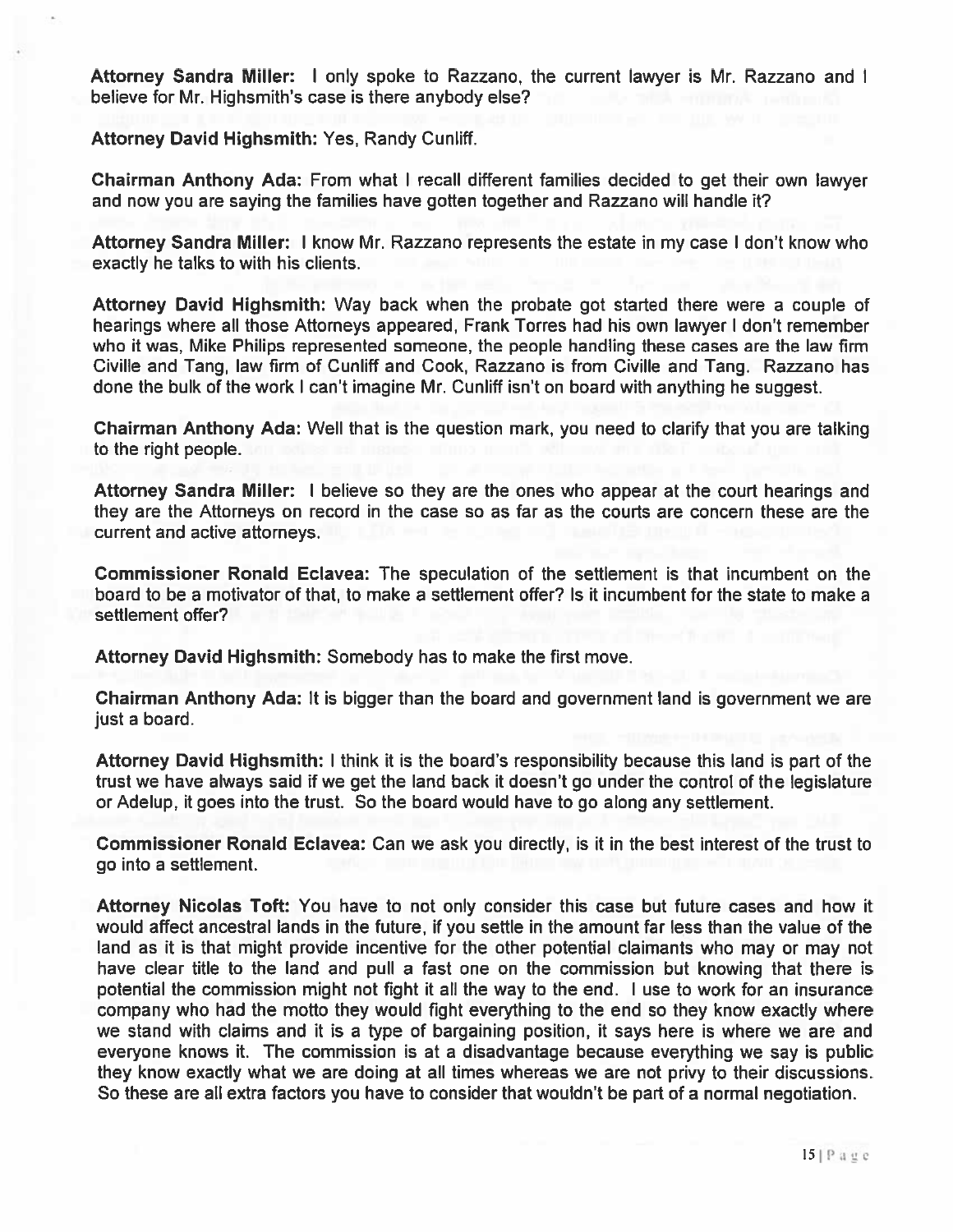Chairman Anthony Ada: Like I mentioned earlier Attorney Miller that is our dilemma that is our struggle. If we applied the claimants test to prove ownership this one fails it is <sup>a</sup> big struggle for us.

Attorney Sandra Miller: That sounds like sir, you would like to fight then, take it to court.

Chairman Anthony Ada: Let us pu<sup>t</sup> it this way if the beneficiaries of the trust already knowing what is out there and we say okay, take it. What are we going to say to the beneficiaries of the trust when they come over here and say "what have you done? That belongs to us". If you give me <sup>a</sup> good way to respond to the beneficiaries that we are responsible to.

Commissioner Ronald Eclavea: What about these attorney fees?

Attorney David Highsmith: I believe there is absolutely no way you will pay attorney fees.

Commissioner Ronald Eclavea: We are talking about our side.

Attorney Nicolas Toft: The way the Guam courts operate its called (inaudible) you would not pay attorney fees it is either by statute which is not <sup>a</sup> play in this case or if there was wrong doing in either side which does not appear to be the case

Commissioner Ronald Eclavea: Our resources, the AG's office (inaudible)………………I am trying to find the positive on our side.

Attorney Nicolas Toft: The positive that you have is you have <sup>a</sup> definitive amount subject to the uncertainty of court opinions may have, you know it is like he said it is like Vegas, you can't guarantee <sup>a</sup> case it would be sort of <sup>a</sup> hedge basically.

Commissioner Antonio Sablan: What are the chances of us recovering this 6 plus million they have already taken out?

Attorney David Highsmith: Zero.

Commissioner Antonio Sablan: Hah? Zero?

Attorney David Highsmith: The attorney general has never wanted to go back for those monies. It goes back even before I go<sup>t</sup> on the case these cases were filed in 2009 and 2012 and it was decided from the beginning that we would not pursue that money.

Commissioner Antonio Sablan: There was an offer of 2 million dollars to settle and it rubs me the wrong way to say this is ancestral lands property and they sold it for 21 million dollars and then we discover the offer is not legitimate but the offer is for 2 million dollars it behooves me to tell the beneficiaries

Attorney David Highsmith: I understand, settling for 2 million is settling for 3 cents on the dollar. It is way too low.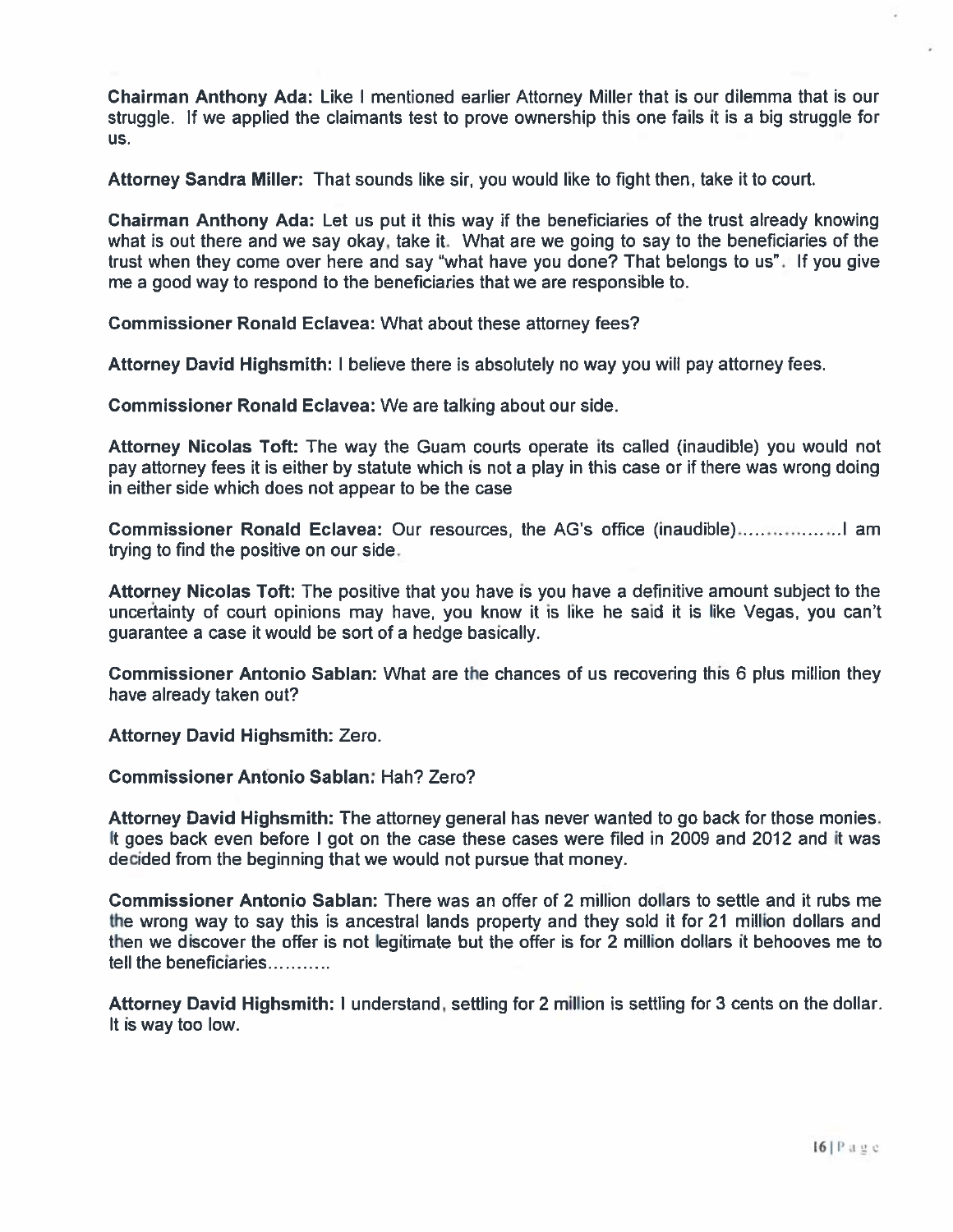Commissioner Antonio Sablan: But <sup>I</sup> am also <sup>a</sup> pragmatist we could always fight this and what are the benefits maybe we could ask Mr. Highsmith to go in there and ge<sup>t</sup> all our lands back <sup>p</sup>lus the 14 million and we will settle.

Chairman Anthony Ada: There are two things now Attorney Toft is thinking about the precedence and how it effects the future that is one thing to think about, the other one is the 6 million distributed.

Attorney David Highsmith: Yeah.

Chairman Anthony Ada: The term <sup>I</sup> am thinking of is unjust enrichment, number two, they paid taxes on it since they already received the money.

Attorney David Highsmith: They paid some taxes, they paid <sup>I</sup> think \$660,000 to rev/tax. Rev/tax thinks they are entitled to more which is what the other case is about, it is <sup>a</sup> complicated tax question.

Commissioner Maria Cruz: If we don't make <sup>a</sup> decision today are we going to negotiate today to ask them to return the rest of the lands to Guam Ancestral Lands and ge<sup>t</sup> <sup>a</sup> hold of the 14 million untouched and we can forget the <sup>6</sup> million they already have. That to me would be <sup>a</sup> good compromise; otherwise if we don't make <sup>a</sup> decision today then our decision stands in going to court.

Commissioner Ronald Eclavea: <sup>I</sup> think we should wait for the hearing.

Attorney Sandra Miller: The one on the  $6<sup>th</sup>$  and the  $7<sup>th</sup>$ , two hearings back to back, you want to see what happens.

Chairman Anthony Ada: Attorney Miller I don't know if it was mentioned last time we were here there was discussion that \$2,000 in 1915 could equal 21 million dollars today, google is so beautiful just pu<sup>t</sup> what is the value of \$2,000 today the last time <sup>I</sup> looked was in 2014 and the value was just under \$45,000 so if we look at it that way return everything and keep thee \$45,000. You know what I am driving at?

Attorney Sandra Miller: Yes.

Chairman Anthony Ada: <sup>I</sup> tried my best to prove they own the land that is what we do, we try our best to prove and we our happy to give it back

Attorney Sandra Miller: Who is supposed to prove what to the commission? <sup>I</sup> thought it was the claimant that had to prove

Chairman Anthony Ada: And they did not.

Attorney Sandra Miller: and now it seems like it is reversed.

Chairman Anthony Ada: But in the case of this one they did not and at the time they did not have the information today. The information we have today is real and if we apply the steps to establishing ownership to the land it fails.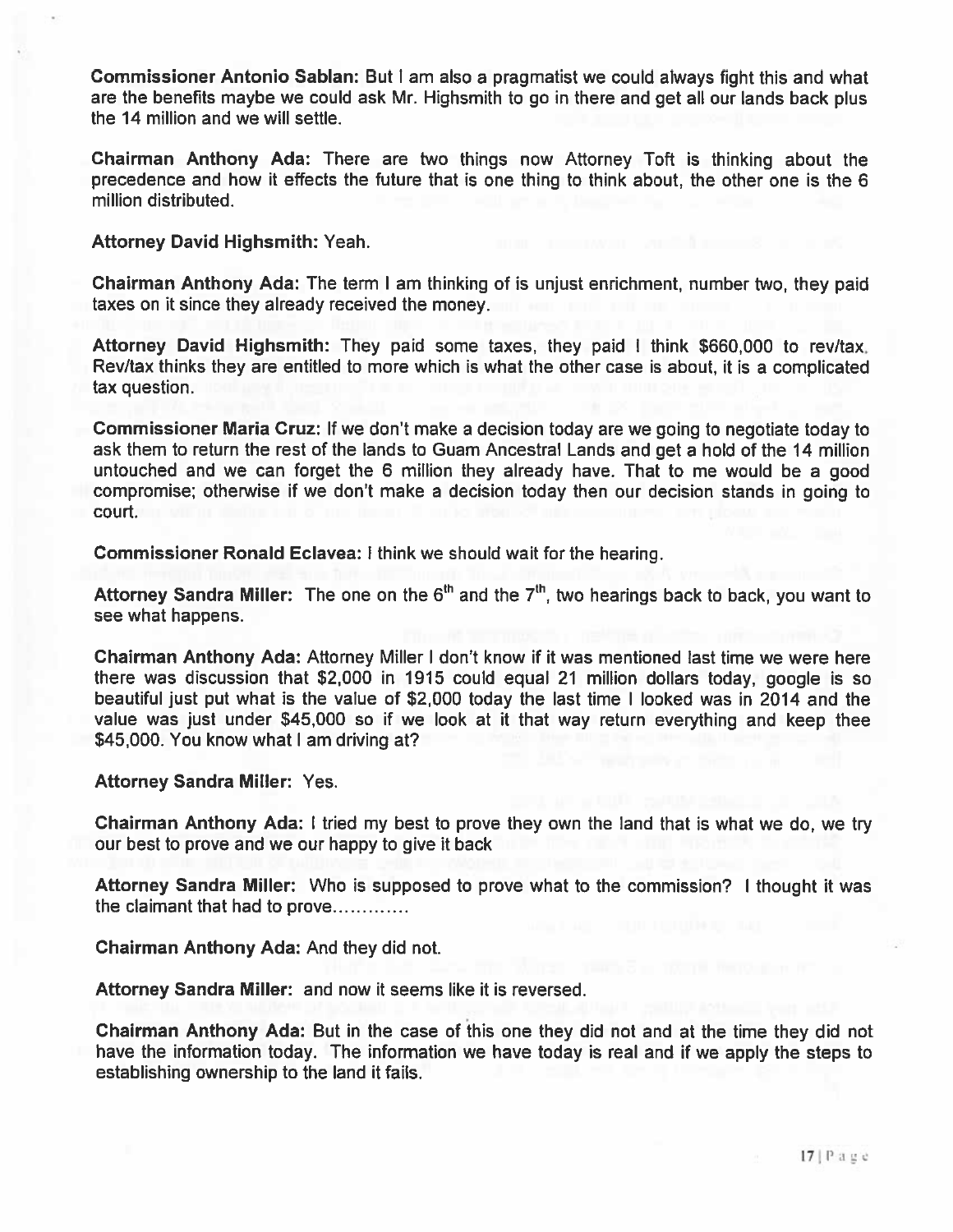Commissioner Maria Cruz: The chair is talking about the \$2,000 way back that Torres paid, so if we were to use the methodology on how much that is worth now it is only \$45,000 but to try and defray what they paid way back then.

Chairman Anthony Ada: If you read the documents that were linked to you there was <sup>a</sup> four page letter written by JM Torres himself and he offered the other \$2,000 and asked to be given the land or when you sell the land give me the \$2,000 back.

#### Attorney Sandra Miller: He wanted <sup>a</sup> refund

Chairman Anthony Ada: He wanted to break even whether he pays the difference and gets the land or if he cannot ge<sup>t</sup> the land, pay him when the land gets auctioned or sold he gets the \$2,000. Both of those didn't work because back then the island reported to the Secretary of the Navy. The Secretary of the Navy contacted Governor Maxwell to advise him with what is happening, Governor Maxwell wrote <sup>a</sup> letter that will unwrap everything line by line. So then it hit Judge Luis Torres and then it went to <sup>a</sup> higher court Frank Portusach, if you look at this, it already had its day in court, don't you think. Why are we in court today? Back then when JM Torres took his uncle Padre Palomo to talk to the governor, he did that he went to the Secretary of the Navy, the Governor said it was already in the hands of the court, if you look at that parallel.

Attorney Sandra Miller: Yes. <sup>I</sup> would like the chance to talk to Mr. Highsmith but in the meantime would the commission like for both of us to reach out to the estate or do you want to just table this?

Chairman Anthony Ada: Commissioner Cruz mentioned what she felt should happen anybody else have <sup>a</sup> different thought?

Commissioner Antonio Sablan: I second that thought.

Vice Chairman Ronald Laguaña: I agree with Ms. Cruz

Chairman Anthony Ada: If you reach out to the estate this is what is going to happen return all the lands that have not been sold and return all the money that has not been distributed and keep the 6 million which is way over the \$45,000.

Attorney Sandra Miller: That is the offer.

Chairman Anthony Ada: Yeah, well we are not offering. Right now that is the position and again that money belongs to the dispossessed landowners who, according to the law, may or may not receive their land back. That is our struggle, can you help us. Thank you.

Attorney David Highsmith: Thank you.

Commissioner Antonio Sablan: April 6<sup>th</sup> and what court is that?

Attorney Sandra Miller: That is Judge Sukola that is <sup>a</sup> hearing to motion to stay and also, <sup>I</sup> just reminded myself, there are two motions one is my motion one is stay everything stop they have <sup>a</sup> motion pending, <sup>a</sup> motion to dismiss, <sup>I</sup> am saying never mind the dismissal we will just stay everything, meaning press the pause button, so those two are pending on April  $6<sup>th</sup>$ , on April  $\mathcal{I}^{\dagger}$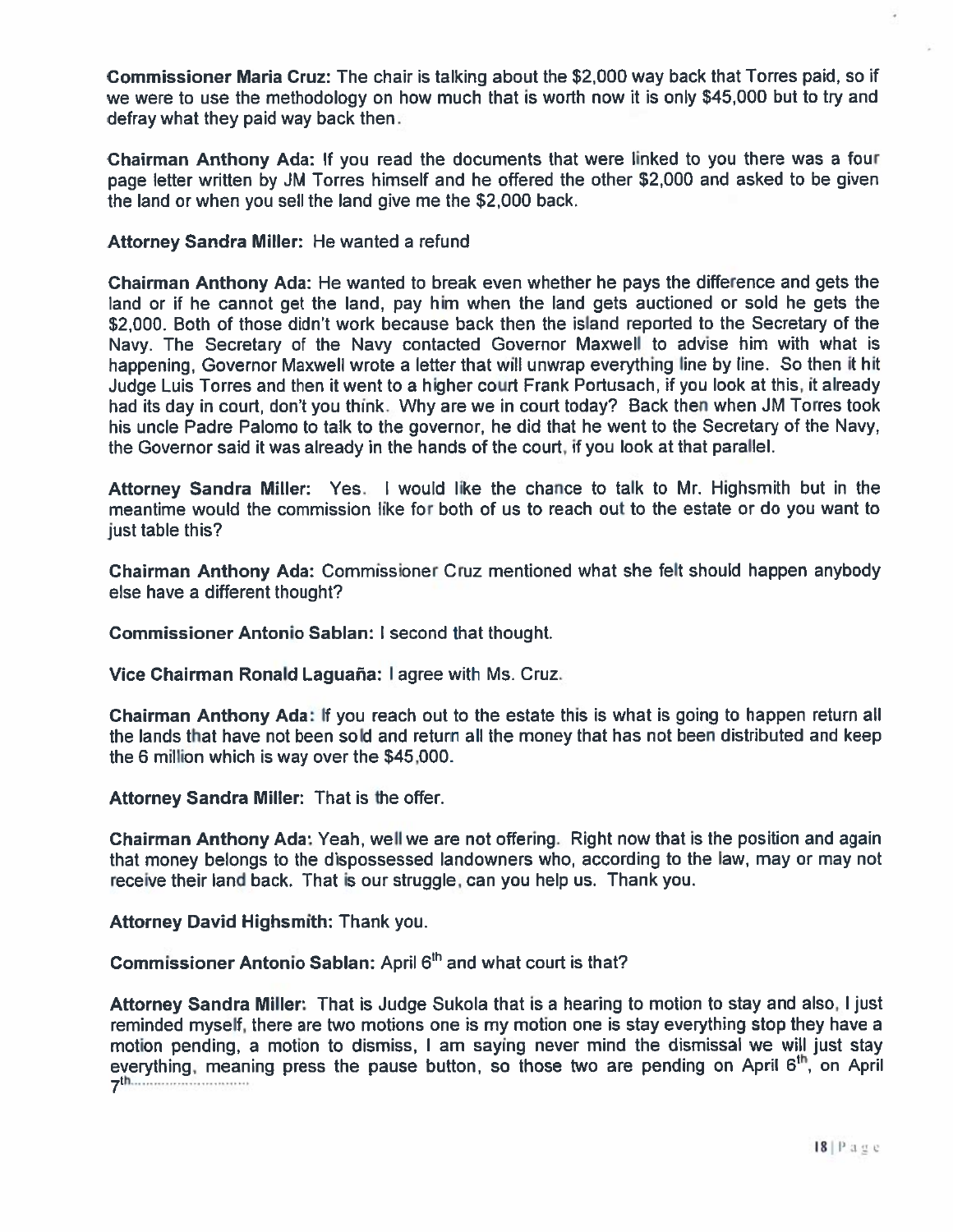Commissioner Antonio Sablan: What time is April 6<sup>th</sup>?

Attorney Sandra Miller: I believe it is at 2 <sup>o</sup>'clock, sir.

Commissioner Anita Orlino: April  $7<sup>th</sup>$  is the distribution.

Commissioner Antonio Sablan: Could you just let us know what happens with judge Barcinas?

Attorney David Highsmith: I will let you know.

Attorney Sandra Miller: Commissioner Sablan I need to correct myself I believe on April 6<sup>th</sup> it is at 10am not 2pm.

Chairman Anthony Ada: And the  $7<sup>th</sup>$  is what court room and what time?

Attorney David Highsmith: Judge Perez, 9 or 9:30am.

Attorney Sandra Miller: I will email the secretary.

Chairman Anthony Ada: let us take <sup>a</sup> 15 minute break to celebrate the birthday of Deputy Director Camacho.

#### IV. New Business

Chairman Anthony Ada: Any new items.

Commissioner Maria Cruz: This question is for the AG, can you give us an update on the rules and regulations and how much time the office needs.

Attorney Nicolas Toft: It should only be <sup>a</sup> few days more. The review has been completed and sent to Karl Espaldon who approved it and sent it to the Attorney General for review and signature, <sup>I</sup> believe it is on her desk right now.

Director Michael Borja: The rules or comments?

Attorney Nicolas Toft: The comments. Hopefully that should be coming down within the week. You should have copies after that.

Commissioner Antonio Sablan: Can we ge<sup>t</sup> <sup>a</sup> preview of what the comments are?

Attorney Nicolas Toft: <sup>I</sup> am not sure if <sup>I</sup> am allowed to <sup>g</sup>ive preview anything <sup>I</sup> say could be totally premature from this point on.

Commissioner Anita Orlino: But they will forward us <sup>a</sup> copy right?

Attorney Nicolas Toft: Yes. As soon as it is signed and approved.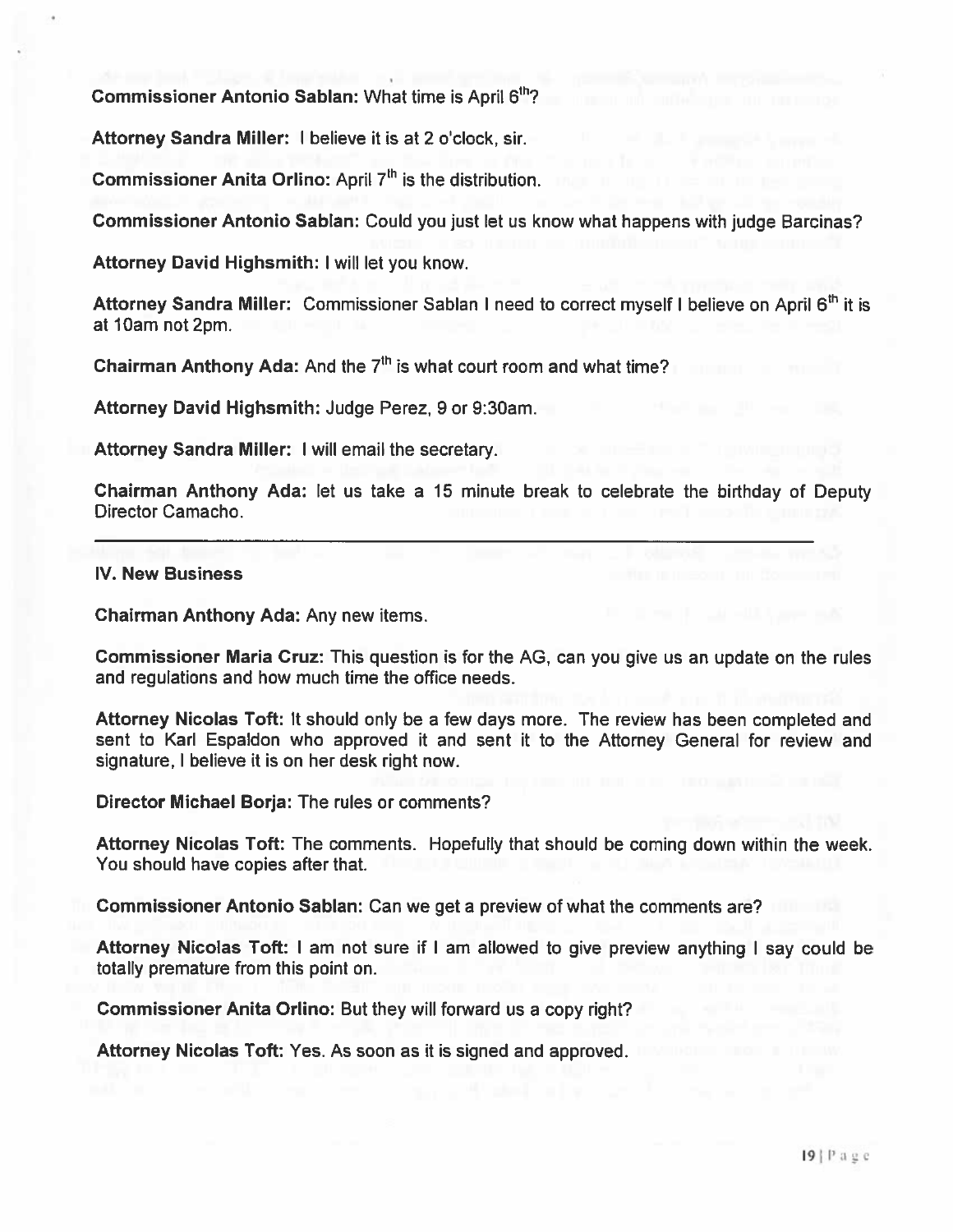Commissioner Antonio Sablan: I am thinking there is an issue and <sup>a</sup> problem that we should approach the legislature for help in resolving that problem.

Attorney Nicolas Toft: From the meeting minutes of February 22<sup>nd</sup> there had been concerns raised by Kristen Finney at that time and as well with the Crawford case that David Highsmith presented on, he also mention some concerns with the rules and regulations he submitted in his <sup>p</sup>leadings during that case so those will be likely be <sup>a</sup> par<sup>t</sup> of the Attorney General's commentary.

Commissioner Antonio Sablan: We have to be pro-active.

Chairman Anthony Ada: You estimate this will be in the next few days.

Commissioner Ronald Eclavea: Can you elaborate on what Highsmith told us?

Karen Charfauros: He said the same thing; it is in the meeting minutes.

Attorney Nicolas Toft: It's in the meeting minutes.

Commissioner Ronald Eclavea: I would like to comment what he mentioned in passing he said there was stuff in the rules and regulations that needed legislative revision.

Attorney Nicolas Toft: Yes, that was his position.

Commissioner Ronald Eclavea: We needed to pass <sup>a</sup> new law or amend the enabling legislation for ancestral lands.

Attorney Nicolas Toft: Right.

Commissioner Ronald Eclavea: That's is all I wanted to bring up.

Chairman Anthony Ada: Did you find that page?

Attorney Nicolas Toft: It was in the minutes.

Karen Charfauros: It is in the minutes you approved today.

VII Director's Report

Chairman Anthony Ada: Do we have <sup>a</sup> Directors report?

Director Michael Borja: Joey Cruz is on leave last week and this week so there are no financials. Audit repor<sup>t</sup> still has not been finalized we have not had our opening meeting with our auditors ye<sup>t</sup> we are having problems with scheduling by them but preliminarily it looks like <sup>a</sup> clean audit that means everything looks good all the problems in the pas<sup>t</sup> which weren't very many, were cleaned up. <sup>I</sup> know you guys talked about this GEDA MOU, <sup>I</sup> don't know what was discussed on the agenda but the par<sup>t</sup> <sup>I</sup> talked to you guys about is the need for GEDA to work on RFP's, the billing and monitoring can be done internally. Again if we need to ge<sup>t</sup> into an MOU, what I already discussed with them and they have already concurred as well with other MDU's that CLTC and other agencies had to ge<sup>t</sup> into and what <sup>I</sup> presented for CLTC is that you ge<sup>t</sup> 10% for the first five years of <sup>a</sup> contract and after that it goes down to zero or five percen<sup>t</sup> and that is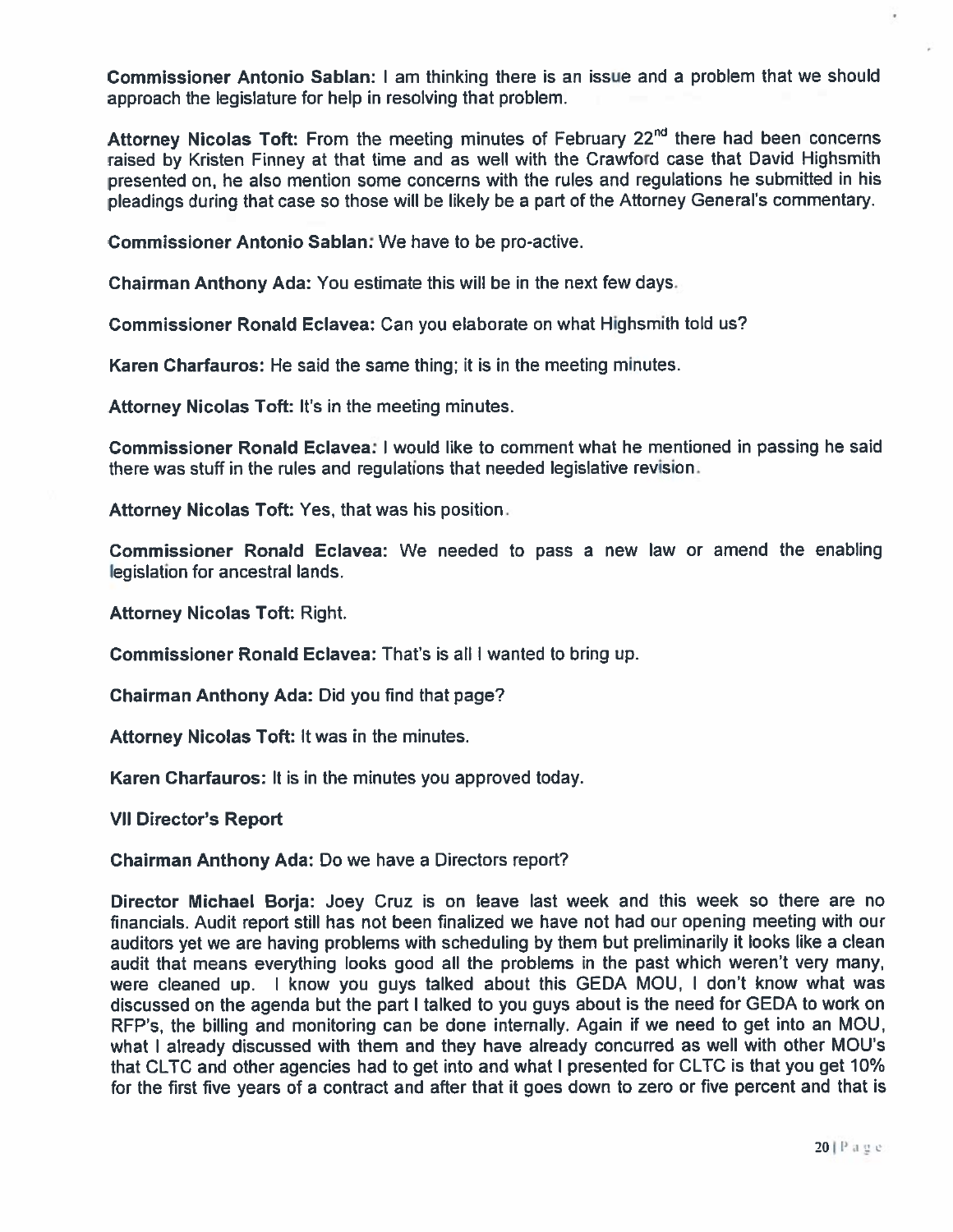just to cover the cost of the RFP and any potential protest that may arise from an REP it would be like an insurance policy they seem to be in agreemen<sup>t</sup> but we will find out tomorrow after their meeting with the board of directors to see whether or not they concur with that but that is what our proposal has been with the CLTC MOU and CLTC and other agencies MOU with another piece of land they are trying to develop as well but they seem to understand that they stuck in the 14.3% for only five years and after that it goes down to five percent.

Chairman Anthony Ada: 14.3?

#### Commissioner Ronald Eclavea: I thought you said 10?

Director Michael Borja: Well in the CLTC one we are telling them 10 on this other one is 14.3.

Vice Chairman Ronald Laguaña: That is ours 14.3.

Director Michael Barja: Yours is 14.3% throughout the life of the contract. What I am saying is we pay for any REP and any potential protest that may arise from that plus <sup>a</sup> smaller amount for their services or we pay out like an insurance policy allow them to receive <sup>a</sup> percentage from the lease for five years then after that zero to five percen<sup>t</sup> depending on their activity.

Chairman Anthony Ada: Earlier there was discussion about the work group but the work group has not met ye<sup>t</sup> in today's discussion it was on as high priority.

Director Michael Borja: So at least from that they are willing to talk.

Chairman Anthony Ada: I know that July is the end of the MOU and we are supposed to have something ninety days prior.

Director Michael Borja: It is still workable, even with CLTC we are still within the ninety days.

Chairman Anthony Ada: The par<sup>t</sup> where GEDA keeps the REP par<sup>t</sup> of it and the billing and receiving of the lease we asked Joey <sup>a</sup> question last year can his unit handle that extra work and he indicated probably not.

Director Michael Borja: No. We can because it is only <sup>a</sup> matter of sending invoices and statements and that is programmable and we are doing it right now for all existing leases as it is for CLTC and ancestral land and we send out those statements on <sup>a</sup> regular monthly basis like right now they are prepping all those statements and they are getting them ready to ge<sup>t</sup> all mailed out come Monday for all the statements we are expecting to send out at the start of the next month.

Chairman Anthony Ada: Maybe Karen can update you but Mr. Pearson appeared and it has to be done by April  $12<sup>th</sup>$  and we will update you on that.

Commissioner Ronald Eclavea: On the property managemen<sup>t</sup> side like late payments, the legal side, what did you come up with on the legal side with CLTC if you don't mind me asking about that.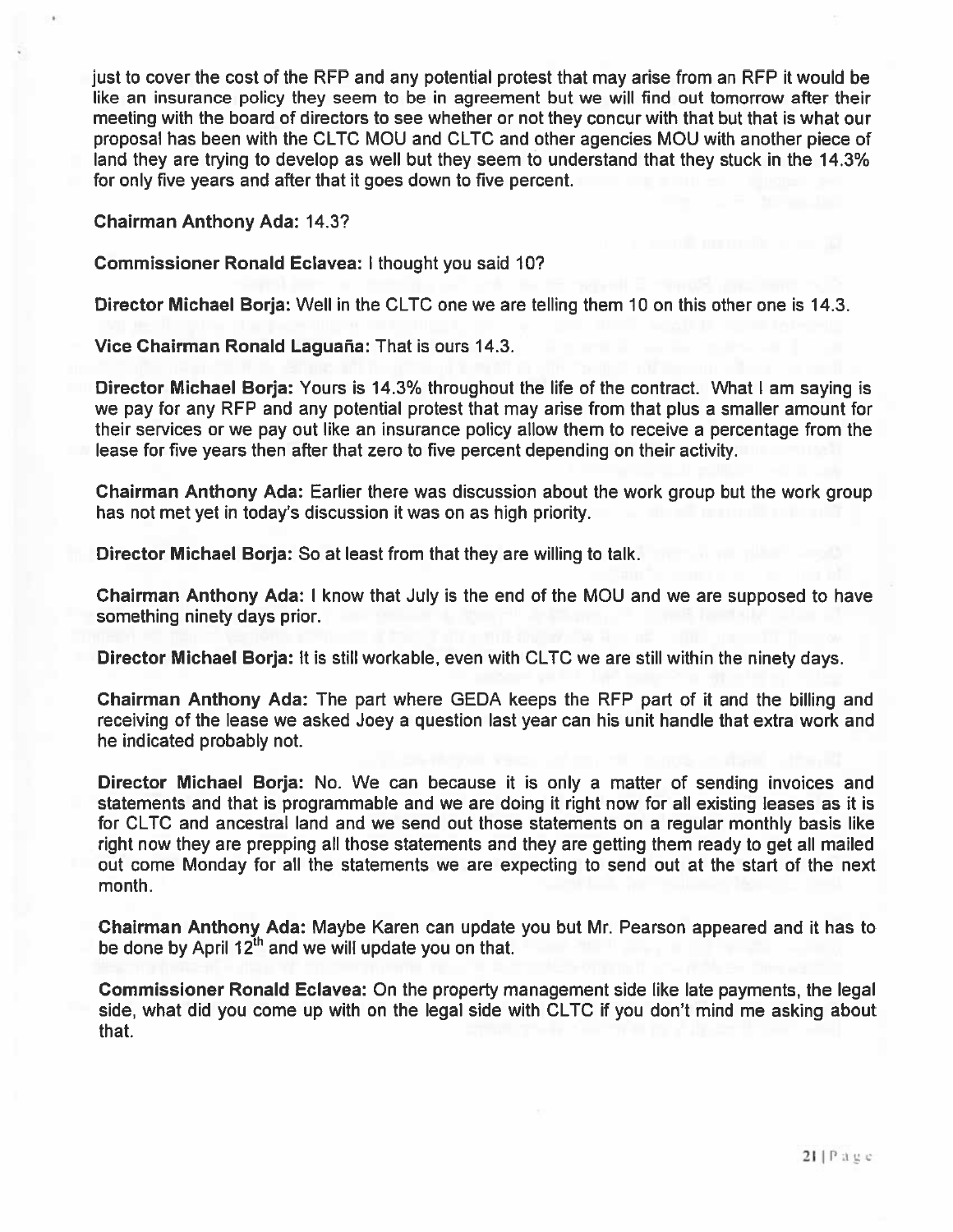Director Michael Borja: That would be worked out in the terms of the contract itself. Whatever the terms of the contract say about penalty fee those things ge<sup>t</sup> in there too unless the board waives it over <sup>a</sup> particular period of time but is all stuff that can ge<sup>t</sup> plugged in.

Commissioner Ronald Eclavea: So the litigation par<sup>t</sup> so the proposal for the RFP is done and we execute <sup>a</sup> contract and there are issues with payments or eviction for non-payments that is outside of GEDA right?

Director Michael Borja: Yeah.

Commissioner Ronald Eclavea: So we have that capability to move forward.

Director Michael Borja: Right, and if we have <sup>a</sup> conflict we would have <sup>a</sup> hearing officer that we would go through, we would serve them notice that they are in default for example the law says they should be offered the opportunity to have <sup>a</sup> hearing on the matter so there is an adjudication process and we just concluded an RFP for <sup>a</sup> hearing officer and we will be bringing on <sup>a</sup> hearing officer to serve on cases as needed.

Commissioner Ronald Eclavea: So stuff that happened with like BaIIi Steel and Brand Inc we would be handling that ourselves?

Director Michael Borja: Correct.

Commissioner Ronald Eclavea: And that would be with our legal counsel that would go to court to pursue these types of things.

Director Michael Borja: You would go through <sup>a</sup> hearing first, we would use <sup>a</sup> hearing officer it wouldn't be our legal counsel we would bring on board <sup>a</sup> separate attorney to just do hearings and that is what we go through that process for. If the administrative adjudication officer says you go<sup>t</sup> to go through <sup>a</sup> hearing first if they choose to.

Commissioner Ronald Eclavea: Now if it goes to court.

Director Michael Borja: I am not too sure how that would go.

Attorney Nicolas Toft: We would have to check the litigation department of the AG's office to see if they want one of their litigation specialists to handle it.

Commissioner Ronald Eclavea: Like what we are going through with Brand inc that is GEDA's legal counsel pursuing that stuff right?

Director Michael Borja: What we are hoping is at some point if they fall behind for so many months and we have given them notice each and every time we terminate the lease and cut our losses and we deal with trying to collect in <sup>a</sup> smaller amount and go through <sup>a</sup> hearing process.

Commissioner Ronald Eclavea: That is the main stickler for me is handling those cases we have been through <sup>a</sup> lot of those non-payments.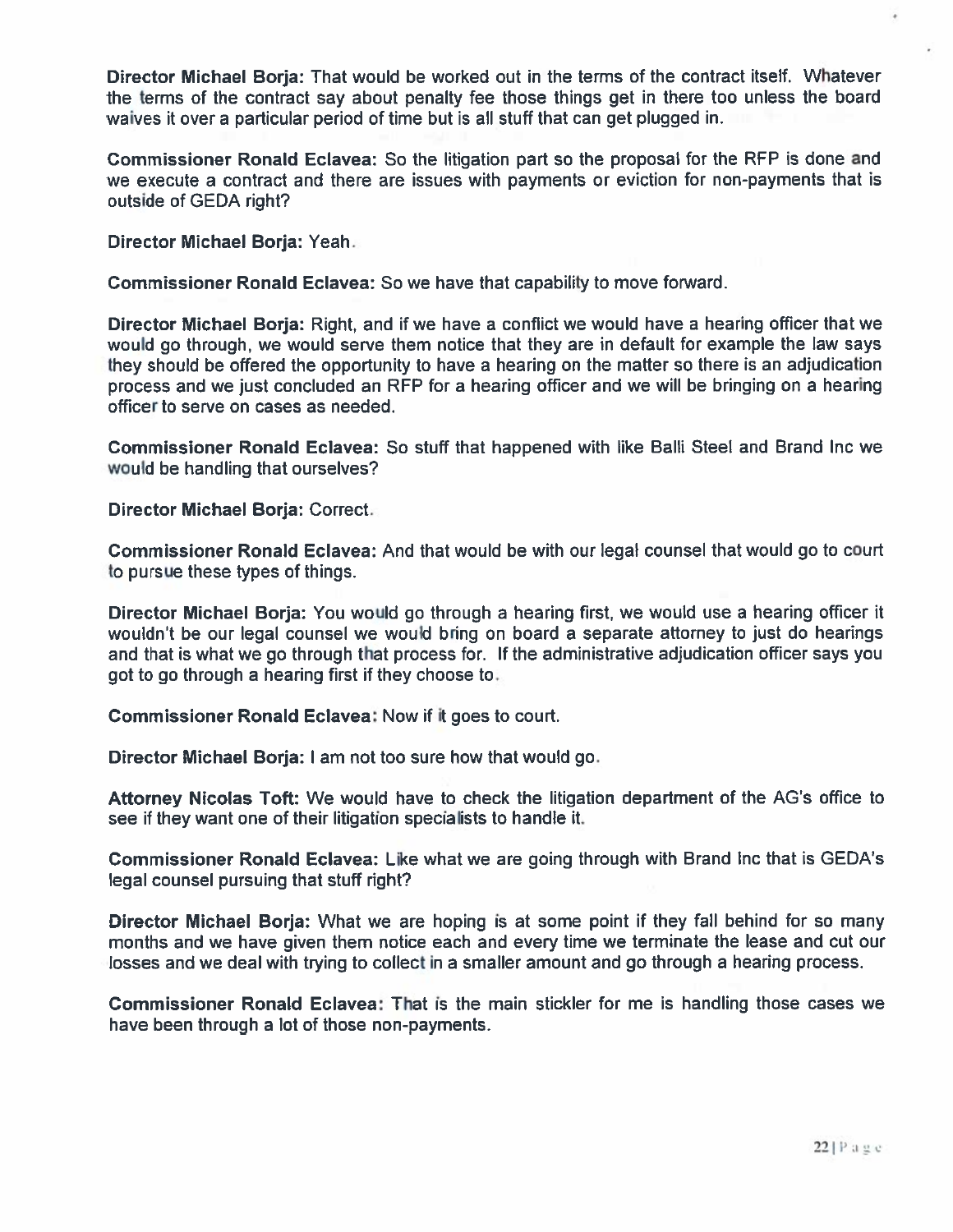Commissioner Maria Cruz: So the difference now in our MOU if we decide to tackle it we can recruit the land managemen<sup>t</sup> staff to manage our properties we have that capability and then we can also talk about reimbursement to land management.

Director Michael Borja: Right, we are talking about <sup>a</sup> fee of <sup>2</sup> or 3% and that would be just covering the cost of mailing. <sup>I</sup> think par<sup>t</sup> of the problem in the pas<sup>t</sup> that we had with GEDA once <sup>a</sup> contract was issued out or <sup>a</sup> license agreemen<sup>t</sup> <sup>I</sup> don't think they followed through with invoices and statements and it was only when we were saying where is the paymen<sup>t</sup> that they would go back and try and ge<sup>t</sup> it, there was some pretty significant oversites on their par<sup>t</sup> if you recall the recent one is Matson for us to release the \$50,000 deposit and we said there was <sup>a</sup> back due of \$70,000 to \$80,000.

Chairman Anthony Ada: They are caught up already right, Matson?

Director Michael Borja: Oh yeah.

Chairman Anthony Ada: So are they going to pose the question again about their deposit?

Director Michael Borja: No, I think we released it once they paid for everything. That was not <sup>a</sup> regular deposit it was something like <sup>a</sup> good faith deposit

Commissioner Ronald Eclavea: It was <sup>a</sup> par<sup>t</sup> of the RFP and they just forgot about it.

Chairman Anthony Ada: I didn't catch Glenn's last name.

Margarita Borja: Eay, E. A. Y.

Chairman Anthony Ada: We are going to regularize site visits on the properties right? We go out there and make sure everything is okay.

Director Michael Borja: That would be <sup>a</sup> par<sup>t</sup> of the compliance and enforcement department that is what Glenn does not just for your properties but also Chamorro Land Trust properties but yours is not <sup>a</sup> significant inventory. Really big ones would be written into the contracts for example if we follow something like the CLTC rules and regulations say for any long term contracts it will be established site inspections including inspecting their books

Deputy Director David Camacho: It is included with ancestral too, and licenses.

Director Michael Borja: So there will be annual inspections that will be noticed and there will be site inspections to make sure they are not doing something against the law.

Chairman Anthony Ada: We don't want for GEDA to think we are doing it and we don't want to think GEDA is doing it and nobody went.

Director Michael Borja: We will define who has control of what.

Deputy Director David Camacho: <sup>I</sup> think way back GEDA gave it to ancestral to do the inspections; I know it is included in one of the license for Guam ancestral staff to do the inspection on the premises with the acknowledgment of the lessee. I would like to sugges<sup>t</sup> that once and for all finalize the Balli Steel and Brand whether we are going to pursue it or wipe it off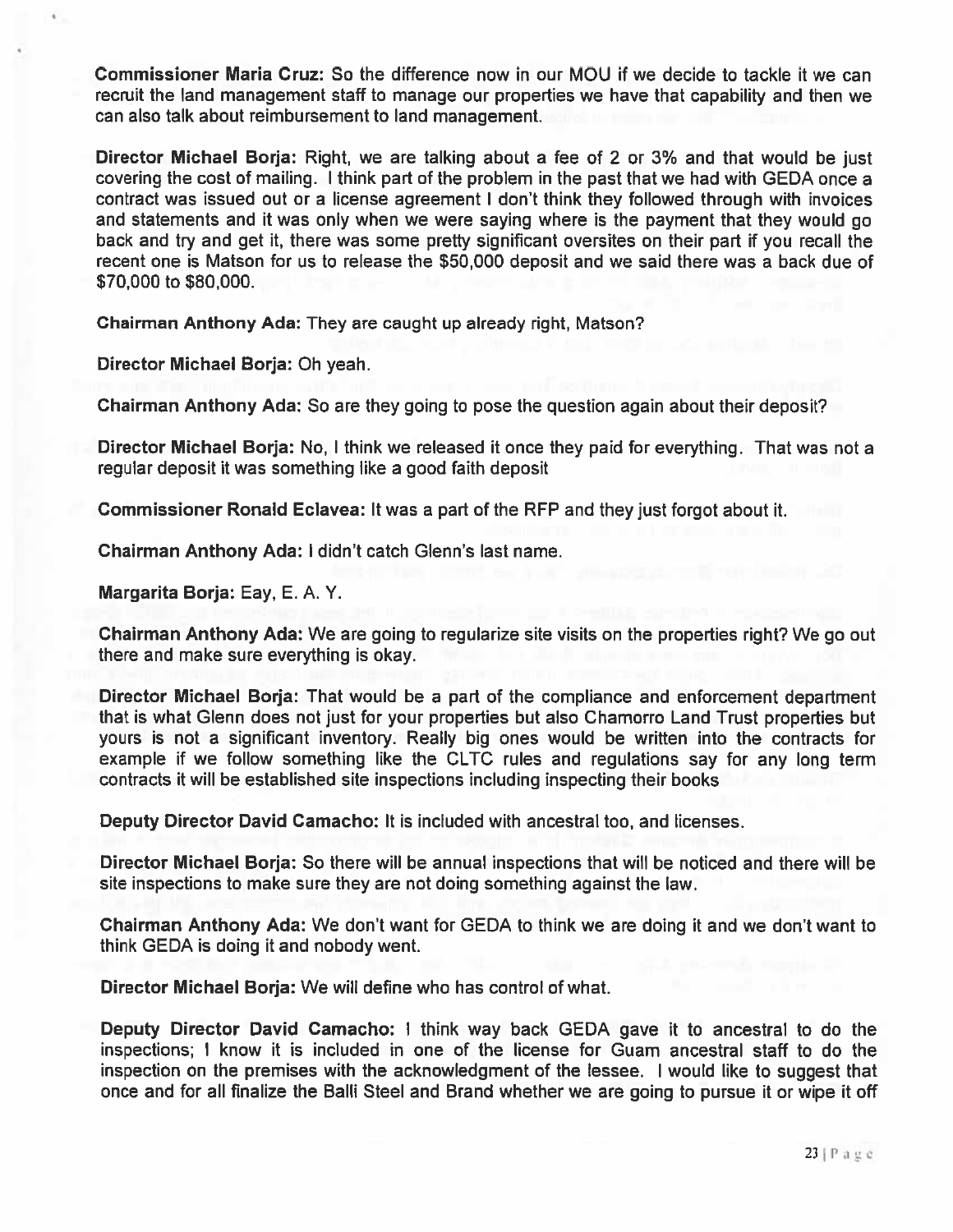that is coming from the attorney from GEDA that we cannot pursue Balli Steel because there is no license, we need to set our records straight. Brand Inc. I don't know why they are saying it is not collectible. I feel we need to follow up with our legal counsel.

Chairman Anthony Ada: If we are thinking about (inaudible) the law since GEDA was the one in charge they should write <sup>a</sup> memo that they exhausted every single effort and send it to us.

Director Michael Borja: We will also get the auditors recommendation because you can't just write it off the receivables as bad debt without following a bunch of steps.

Chairman Anthony Ada: In the private industry let us say a bank, they will write off a loan bu then they send it to collections.

Director Michael Borja: Well, that is something they can look at

Deputy Director David Camacho: The other thing is we don't have anything in black and white, whether we can or cannot pursue if.

Commissioner Anita Orlino: So before we move we are going to wait for the recommendation from the audit

Director Michael Borja: Let me converse with them because already had a talk about how to take it off the books and it is not just <sup>a</sup> simple

Commissioner Ronald Eclavea: Okay, we will just wait for that.

Commissioner Antonio Sablan: A couple of meetings in the pas<sup>t</sup> <sup>I</sup> confronted the GEDA people saying that it is not collectible because they don't have <sup>a</sup> business license and my argumen<sup>t</sup> was not having <sup>a</sup> business license does not mean the company does not have any assets. I suggested they check department of public works where there are heavy equipment, check land managemen<sup>t</sup> for any kind of land, in other words just do some research. There is <sup>a</sup> lot of people that don't renew their business license and they are still doing business and they have plenty assets, I have asked GEDA to do research and I have not received any response from them.

Chairman Anthony Ada: We need to send <sup>a</sup> formal letter to GEDA but like <sup>I</sup> said earlier we need to ge<sup>t</sup> it on paper.

Commissioner Antonio Sablan: In <sup>a</sup> corporation the incorporators knowingly tried to not pay their liability there are times that you could transfer the liability to the shareholders of <sup>a</sup> corporation. If <sup>a</sup> company goes broke because they are not making it good then that's understood but if they are making money and just squander the money and not pay <sup>a</sup> huge liability like to us there are still some remedies in the law.

Chairman Anthony Ada: Commissioner Sablan sent us <sup>p</sup>ictures showing that there is dumping in the Balli Steel area.

Commissioner Antonio Sablan: <sup>I</sup> occasionally stop by there just to take <sup>a</sup> look at the place when I go to Agat and it seems like the pile is getting bigger.

Commissioner Ronald Eclavea: People think they can just dump their stuff there.

 $\epsilon$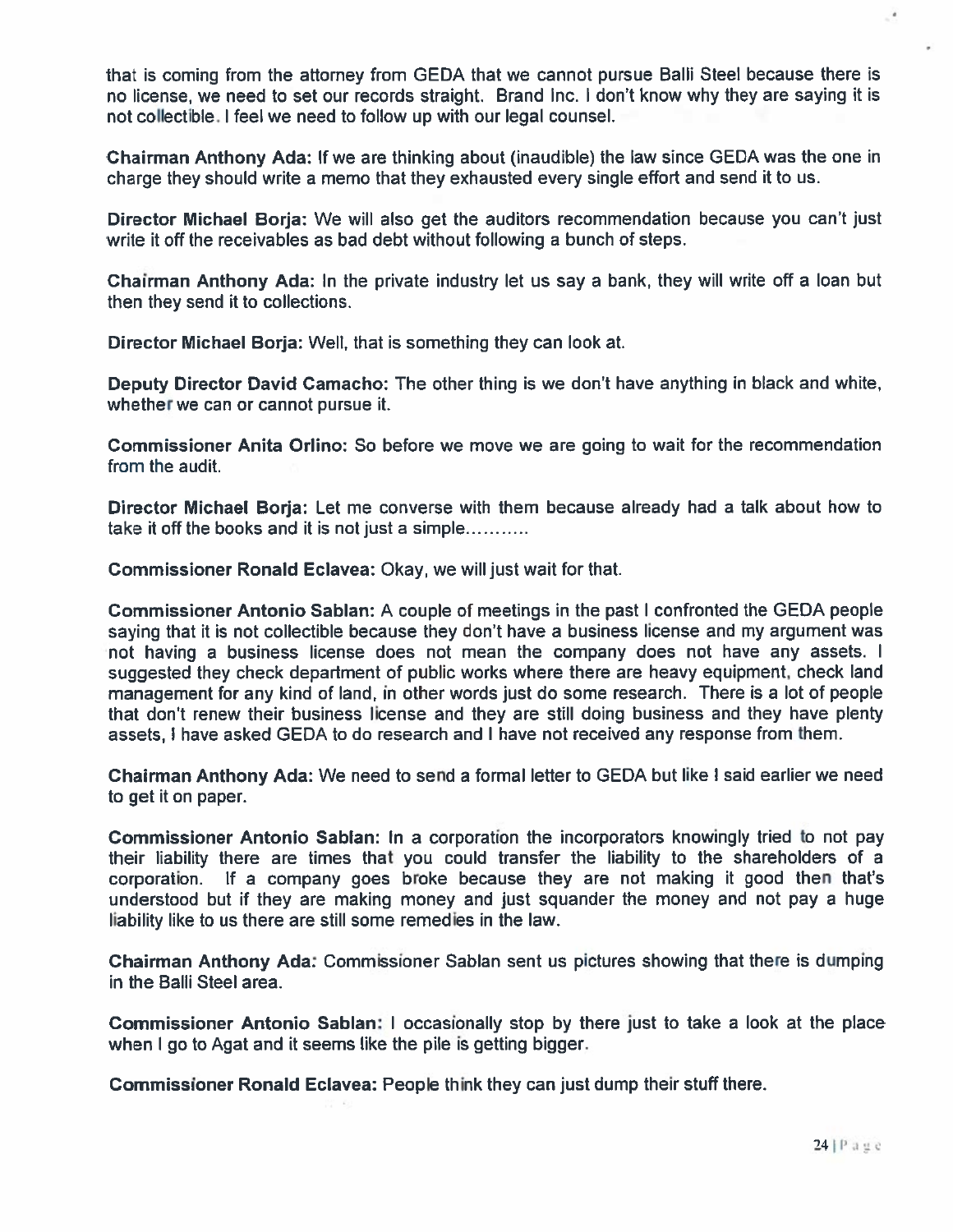Chairman Anthony Ada: It is an island wide problem.

Commissioner Ronald Eclavea: It looks like <sup>a</sup> transfer station.

Chairman Anthony Ada: Something has to be done or it will ge<sup>t</sup> bigger.

Vice Chairman Ronald Laguaña: Put a sign.

Commissioner Antonio Sablan: <sup>I</sup> am willing to use my pick up, if the mayor accepts white goods and <sup>a</sup> commissioner helps me load them we could go dump it.

Commissioner Ronald Eclavea: I don't mind as long as don't do it every week.

Commissioner Antonio Sablan: I think if we remove them it lessens the invitation.

Chairman Anthony Ada: maybe we need to pu<sup>t</sup> up <sup>a</sup> sign, "this is not <sup>a</sup> dump".

Commissioner Ronald Eclavea: Let's put a "no dumping sign".

Director Michael Borja: I will discuss it with the Piti mayor and see what they can do.

Chairman Anthony Ada: Okay, Commissioner Cruz wants to know if there are any public comments.

Senator Tom Ada: <sup>I</sup> know that you have been waiting to hear from the AG's office and then <sup>I</sup> guess the process is you guys look at it and it goes to the governor's office and when they are ready they will transmit it to the legislature, the legislature then has 45 days or 90 days to act on it otherwise it defaults to approval but because this is <sup>a</sup> very important set of rules and regs just like Chamorro Land Trust I most likely be the one to introduce the bill to accep<sup>t</sup> it and to accep<sup>t</sup> the rules and regs it has go<sup>t</sup> to be by mandate so that means we will have to do <sup>a</sup> public hearing again. God know what kind of public testimony will come in, <sup>I</sup> am putting this forth so you can have some realistic expectations of how soon you will get a finalized and approved rules and regs and we could be looking at somewhere toward the end of the year with all this process but I will also like to leave with you that it might be helpful as soon as you ge<sup>t</sup> that approved probably, hopefully in the next couple of days if <sup>I</sup> can ge<sup>t</sup> <sup>a</sup> preview copy of that since <sup>I</sup> am going to be introducing the bill to approve it, <sup>I</sup> presume the attorney general reviews the rules and regs from <sup>a</sup> certain legal perspective I have to look at it from <sup>a</sup> different perspective to see if it will pass muster on the legislative floor, it may make legal sense at the AG but it may not make legal sense on the legislative floor so it will be very helpful if <sup>I</sup> can ge<sup>t</sup> an advance copy as soon as possible. One final thing, if anybody is thinking of finding another senator to sponsor <sup>a</sup> bill to accep<sup>t</sup> it <sup>I</sup> would not encourage it simply because they are on <sup>a</sup> different track they could be the Chairman for the commission on utilities, they are not into the land stuff just stay with my committee as the oversight chair and that will make things go smother.

Commissioner Ronald Eclavea: Regardless if they approve it or not you still want <sup>a</sup> copy?

Senator Tom Ada: It would probably work best if you have them vet it from <sup>a</sup> legal perspective because if they disapprove it they are going to give it back to you to correct it.